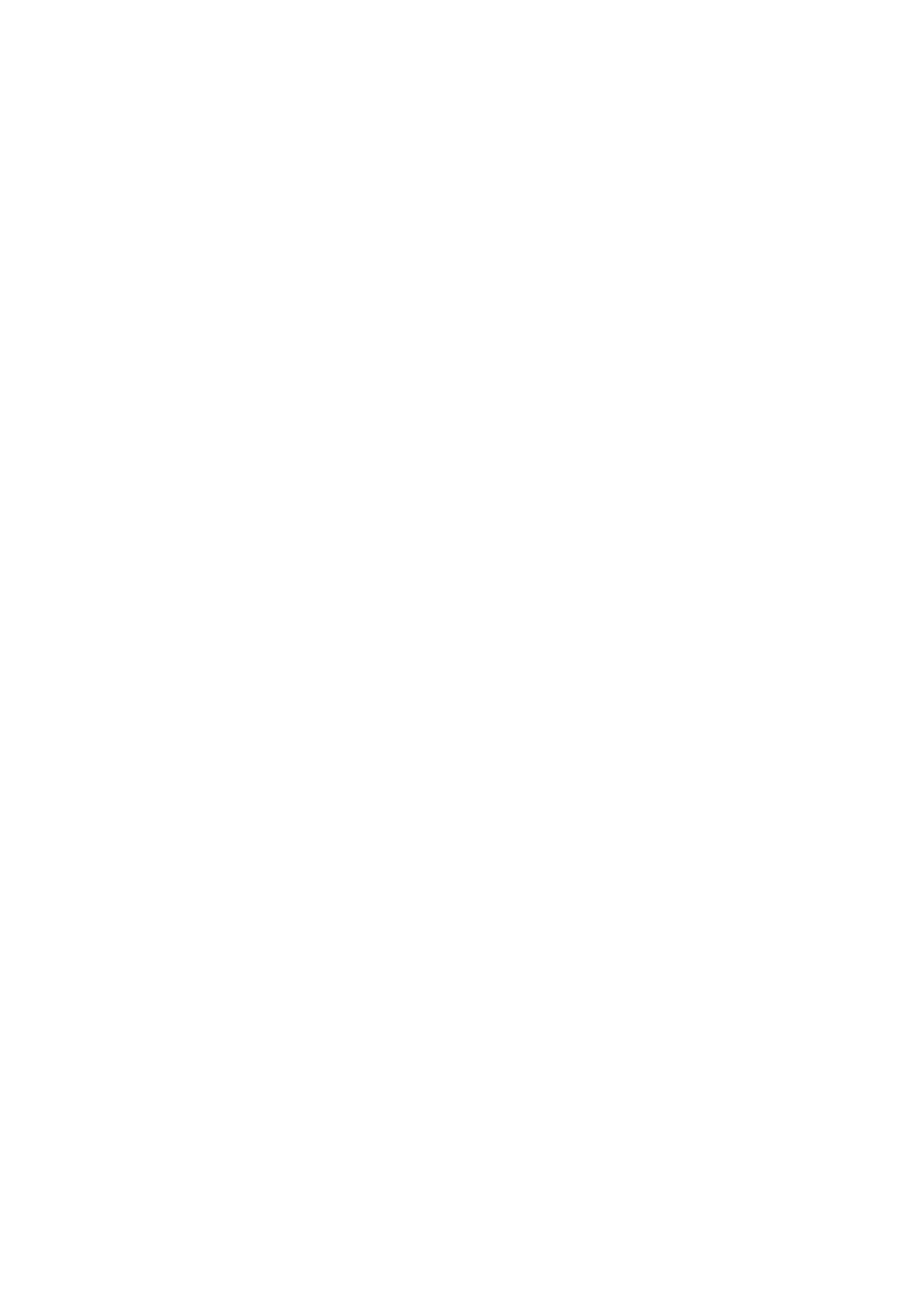

**Fourth Meeting, 16-17 November 2007, Lisbon, Portugal**  L. Maggioni and E. Lipman, *editors*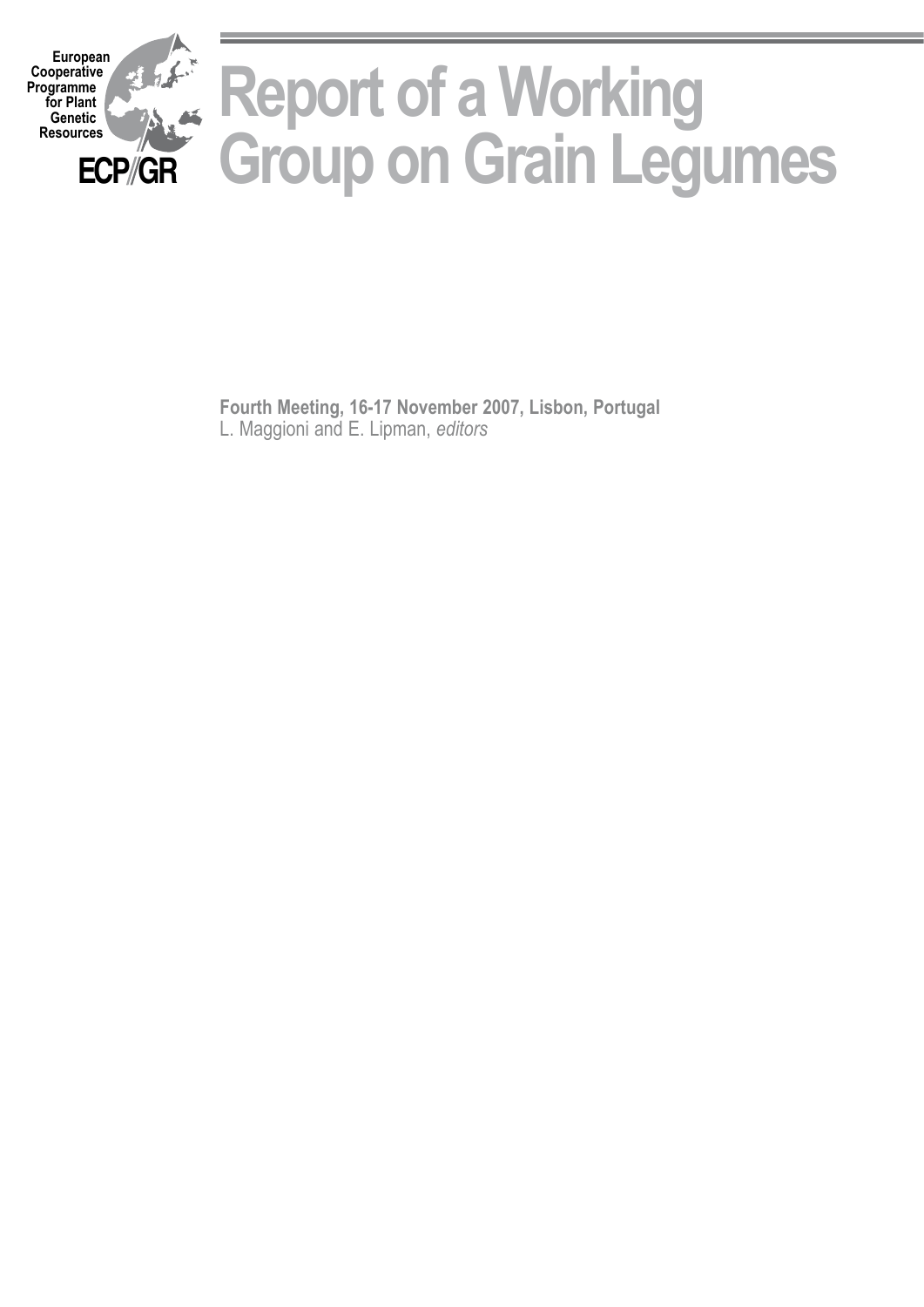**Bioversity International** is an independent international scientific organization that seeks to improve the well-being of present and future generations of people by enhancing conservation and the deployment of agricultural biodiversity on farms and in forests. It is one of 15 centres supported by the Consultative Group on International Agricultural Research (CGIAR), an association of public and private members who support efforts to mobilize cutting-edge science to reduce hunger and poverty, improve human nutrition and health, and protect the environment. Bioversity has its headquarters in Maccarese, near Rome, Italy, with offices in more than 20 other countries worldwide. The organization operates through four programmes: Diversity for Livelihoods, Understanding and Managing Biodiversity, Global Partnerships, and Commodities for Livelihoods.

 The international status of Bioversity is conferred under an Establishment Agreement which, by January 2010, had been signed by the Governments of Algeria, Australia, Belgium, Benin, Bolivia, Brazil, Burkina Faso, Burundi, Cameroon, Chile, China, Congo, Costa Rica, Côte d'Ivoire, Cuba, Cyprus, Czech Republic, Denmark, Ecuador, Egypt, Ethiopia, Ghana, Greece, Guinea, Hungary, India, Indonesia, Iran, Israel, Italy, Jordan, Kenya, Malaysia, Mali, Mauritania, Mauritius, Morocco, Norway, Oman, Pakistan, Panama, Peru, Poland, Portugal, Romania, Russia, Senegal, Slovakia, Sudan, Switzerland, Syria, Tunisia, Turkey, Uganda and Ukraine.

 Financial support for Bioversity's research is provided by more than 150 donors, including governments, private foundations and international organizations. For details of donors and research activities please see Bioversity's Annual Reports, which are available in printed form on request from bioversity-publications@cgiar.org or from Bioversity's Web site (www.bioversityinternational.org).

 **The European Cooperative Programme for Plant Genetic Resources (ECPGR)** is a collaborative programme among most European countries aimed at facilitating the long-term conservation and the increased utilization of plant genetic resources in Europe. The Programme, which is entirely financed by the member countries, is overseen by a Steering Committee composed of National Coordinators nominated by the participating countries and a number of relevant international bodies. Bioversity International provides the Coordinating Secretariat. The Programme operates through nine networks in which activities are carried out through a number of permanent working groups or through ad hoc actions. The ECPGR networks deal with either groups of crops (cereals; forages; fruit; oil and protein crops; sugar, starch and fibre crops; vegetables) or general themes related to plant genetic resources (documentation and information; *in situ* and on-farm conservation; inter-regional cooperation). Members of the working groups and other scientists from participating countries carry out an agreed workplan with their own resources as inputs in kind to the Programme.

 The geographical designations employed and the presentation of material in this publication do not imply the expression of any opinion whatsoever on the part of Bioversity or the CGIAR concerning the legal status of any country, territory, city or area or its authorities, or concerning the delimitation of its frontiers or boundaries. Similarly, the texts and taxonomic definitions in these proceedings reflect the views of the respective authors and not necessarily those of the compilers or their institutions.

Mention of a proprietary name does not constitute endorsement of the product and is given only for information.

#### **Citation**

Maggioni L, Lipman E. 2010. Report of a Working Group on Grain Legumes. Fourth Meeting, 16-17 November 2007, Lisbon, Portugal. Bioversity International, Rome, Italy.

#### **Cover illustrations**

Green pods of *Pisum sativum* L. and honey bee visiting flower of forage pea (*Pisum sativum* L.), courtesy of © G. Duc, INRA-Dijon, France. Diversity of *Vicia faba* seed colours, courtesy of © P. Marget, INRA-Dijon, France.

Acknowledgements to Dr L. Currah for English language editing.

ISBN 978-92-9043-924-3

Bioversity International Via dei Tre Denari, 472/a 00057 Maccarese Rome, Italy

© Bioversity International, 2010

*Bioversity International* is the operating name of the International Plant Genetic Resources Institute (IPGRI).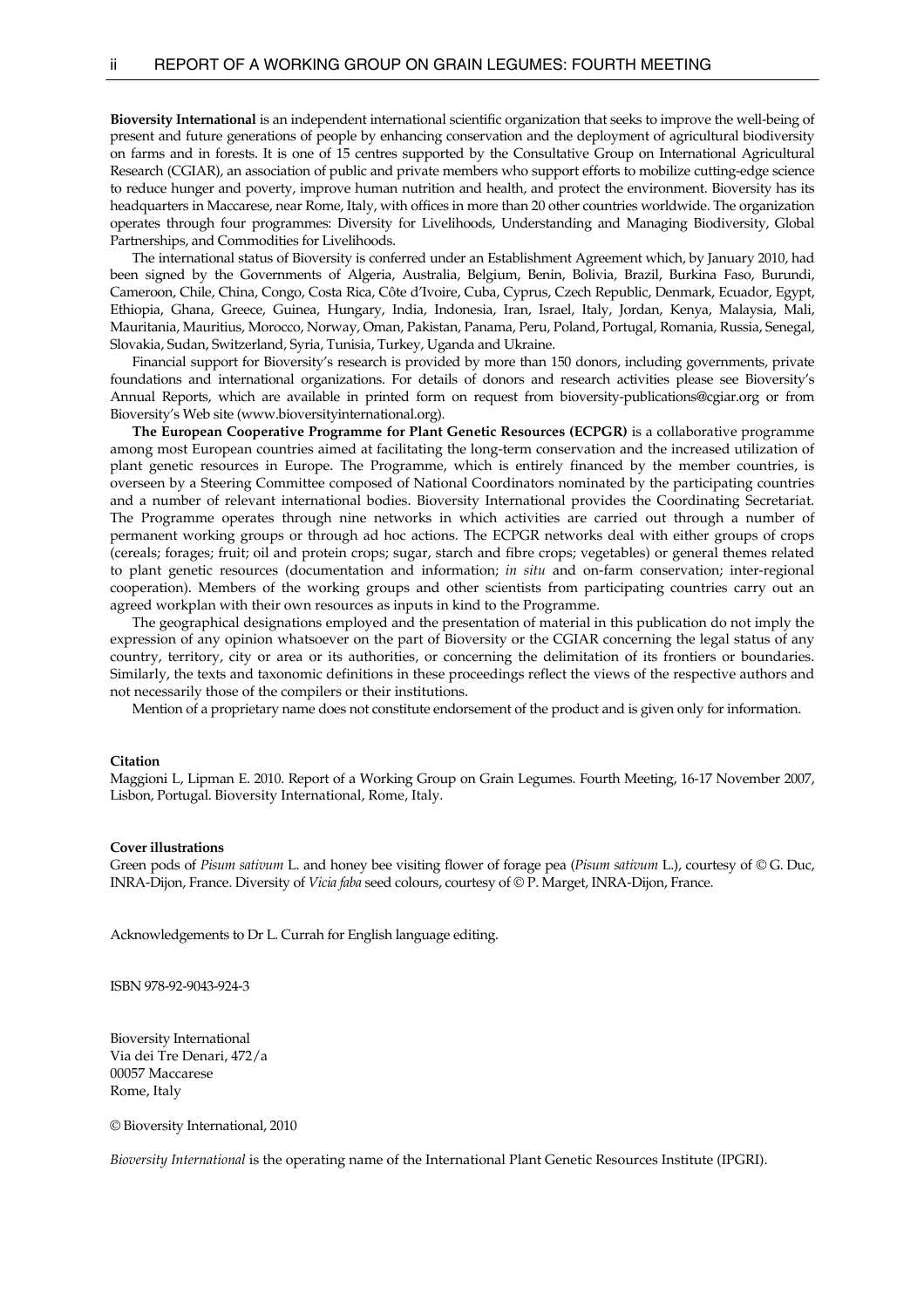# **CONTENTS**

| Report on work of Ad hoc Task Force, Conservation and Regeneration of Grain Legumes 2     |  |
|-------------------------------------------------------------------------------------------|--|
|                                                                                           |  |
| International Treaty on Plant Genetic Resources for Food and Agriculture (ITPGRFA) and    |  |
|                                                                                           |  |
|                                                                                           |  |
|                                                                                           |  |
|                                                                                           |  |
|                                                                                           |  |
|                                                                                           |  |
|                                                                                           |  |
|                                                                                           |  |
|                                                                                           |  |
|                                                                                           |  |
|                                                                                           |  |
|                                                                                           |  |
| In situ conservation of crop wild relatives of grain legumes and oil crops in Bulgaria10  |  |
| An Integrated European In situ Management Work Plan: Implementing Genetic Reserves        |  |
|                                                                                           |  |
| Optimizing the utilization of collections - The point of view of the breeder and          |  |
|                                                                                           |  |
| Collaboration with the EU Grain Legumes Integrated Project (GLIP) and Technology Transfer |  |
|                                                                                           |  |
|                                                                                           |  |
| Collaboration with the European Association for Grain Legume Research (AEP)14             |  |
| Cooperation with ICARDA and China on Vicia faba genetic resources  14                     |  |
|                                                                                           |  |
|                                                                                           |  |
| Future workplans for the Working Group on Grain Legumes including proposals               |  |
|                                                                                           |  |
|                                                                                           |  |
|                                                                                           |  |
|                                                                                           |  |
|                                                                                           |  |
|                                                                                           |  |
|                                                                                           |  |
|                                                                                           |  |
|                                                                                           |  |
|                                                                                           |  |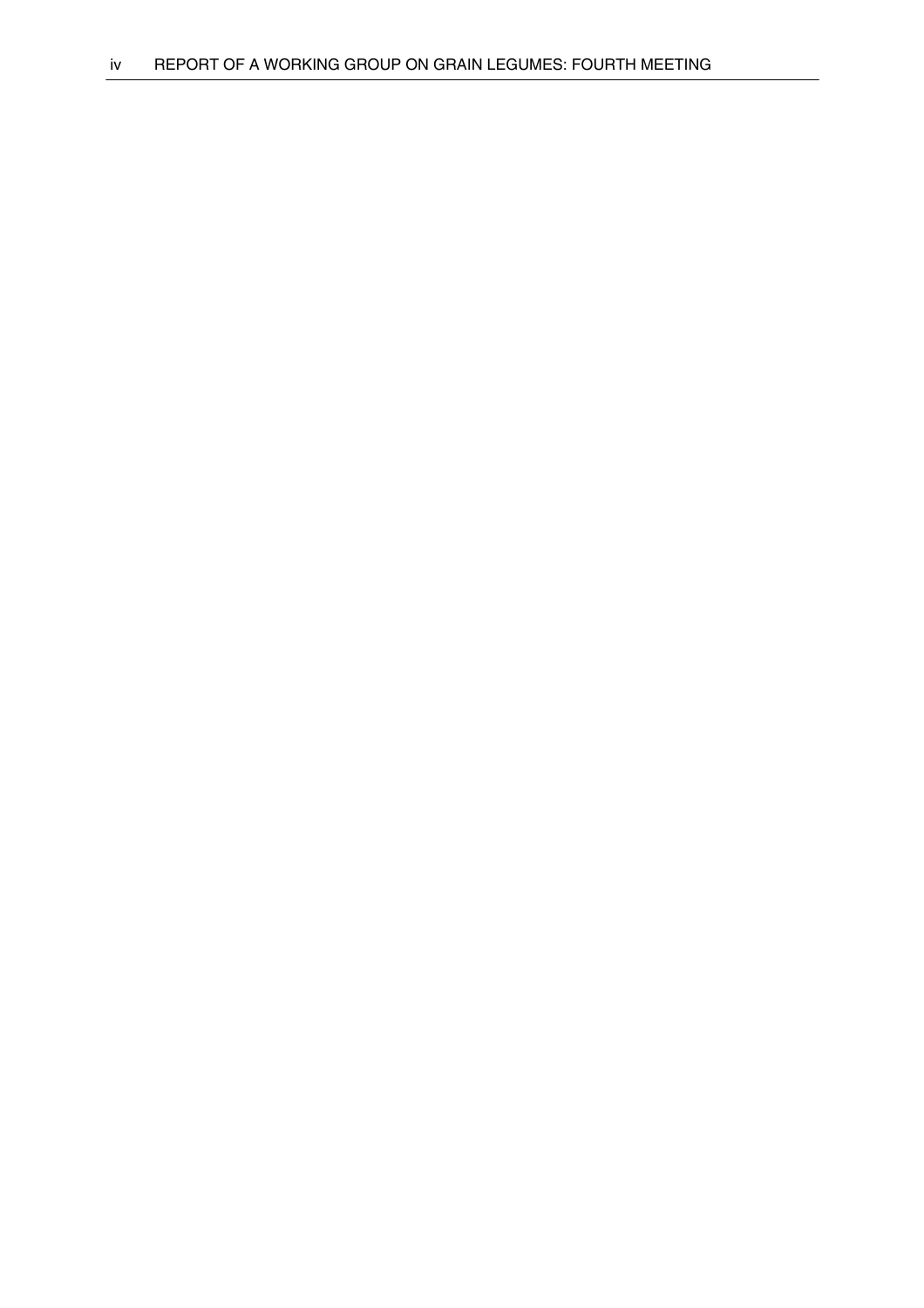# **SUMMARY OF THE MEETING**

# **Introduction**

## **Opening and welcome address**

Mike Ambrose, Chair of the Working Group on Grain Legumes of the European Cooperative Programme for Plant Genetic Resources (ECPGR), welcomed the participants to its fourth meeting, organized at the Congress Centre of Lisbon, Portugal, as a satellite meeting to the Sixth European Conference on Grain Legumes. He was pleased to see members and observers from the Conference. He also announced the detailed programme of the meeting, which has the following objectives:

- Provide a forum for interaction between members
- Review progress and outputs of the workplan for Phase VII
- Identify uncompleted items of the workplan and how these might be fulfilled
- Inter-regional cooperation new initiatives or links
- Discuss an invitation from the Global Crop Diversity Trust
- Identify priorities for proposals for submission for funding in Phase VIII of ECPGR.

 Gérard Duc, Vice-Chair, speaking of plant genetic resources, expressed the need to build a bridge between the genomic approach on one side and the genetic resources collections on the other. He regarded this as the challenge of this meeting, i.e. the aim should be to build such a bridge as fast as possible.

# **ECPGR and the Working Group on Grain Legumes**

# **The Chair's report**

*(Mike Ambrose)* 

# **Workshop on Conservation, Management and Regeneration Methods for Grain Legume Genetic Resources**

This workshop was organized by María José Suso, Margarita Vishnyakova, Alvaro Ramos, Mike Ambrose and Gérard Duc in Valladolid, Spain, on 22-23 September 2005.

 The organizers initiated an online survey of current practices in Grain Legume germplasm regeneration, assisted by the ECPGR Secretariat prior to the meeting. The objectives were the following:

- Identify key issues and areas for further work
- Disseminate findings and records of discussions
- Develop collaborative research proposals and joint experiments
- Develop, promote or refine protocols as required.

The executive report of the meeting is available from the Grain Legumes Working Group's Web page (http://www.ecpgr.cgiar.org/workgroups/grain\_legumes/grain\_legumes.htm).

The following key points were summarized as the main conclusions of the meeting:

- Cross-tabulation of questionnaire results and a revised summary are still outstanding;
- Major gaps in knowledge of breeding systems of many grain legume species were identified and evidence gathering is required;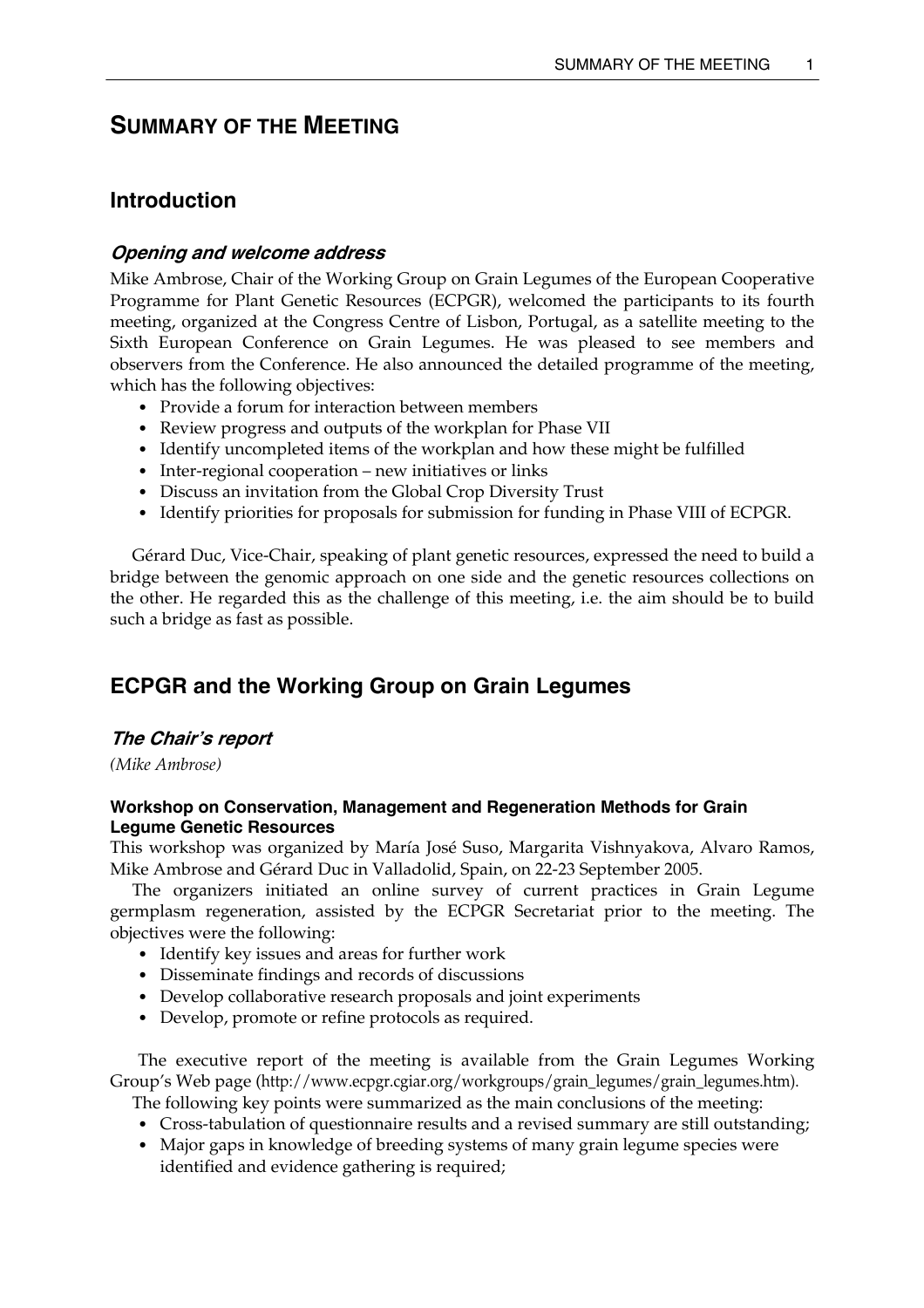- Guidelines for regeneration protocols are required (they should be practical, Web-based and be based on actual experiences);
- There is a need to raise awareness of the importance of biodiversity among insect pollinators;
- Awareness of the complementarity between *in situ* and on-farm conservation for allogamous species was increased.

## **Links with the EU Grain Legumes Integrated Project (GLIP)**

It has been a very successful exercise to mobilize the Working Group (WG) to provide material to the project. A supply of *Pisum* germplasm was supplied to the project, with 2000 samples from eight European collections.

 In return, GLIP provided some support for the ECPGR Satellite Meeting, including a budget for the registration fees of some participants, a meeting room and lunch on the first day.

### **Network Coordinating Group (NCG) Meeting (May 2006, Paris)**

This meeting responded to issues raised at the meeting of all Network Coordinating Groups (March 2006, Bonn, Germany) and discussed the progress of the workplan, the initiative for A European Genebank Integrated System (AEGIS), the European Internet Search Catalogue (EURISCO), inter-regional cooperation and *in situ* and on-farm activities. Planning of a workplan for Phase VIII also started.

## **Collaboration with the Global Crop Diversity Trust**

M. Ambrose and two other members attended a meeting to develop a Global Conservation Strategy for chickpea, lentil, grass pea and faba bean in February 2007.

# **Collaboration with the project AEGRO (An Integrated European In situ Management Work Plan: Implementing Genetic Reserves and On-Farm Concepts)**

M. Ambrose attended a meeting of AEGRO. Although grain legumes are not included in the project, lessons can be learned from this exercise and the Group will have chances to maintain a close relationship with AEGRO in the near future.

### **Future plans**

This meeting will need to define activities to be prioritized by the Network for Phase VIII.

 The Group will need to review its priorities more frequently in the future, to be sure to make the best of available opportunities.

 The Chair aimed to run an efficient and friendly meeting, encouraged all participants to voice their views and comments, and intended to promote discussion and to arrive at constructive and achievable objectives.

# **Report on work of Ad hoc Task Force, Conservation and Regeneration of Grain Legumes**

María José Suso presented the results of an international survey on the State of the Art of Grain Legume Management in genebanks. This was carried out by María José Suso, Margarita Vishnyakova, Alvaro Ramos, Mike Ambrose and Gérard Duc, assisted by the ECPGR Secretariat. The questionnaire was sent to 73 experts and received 31 responses, representing the curators of about 180 000 grain legume accessions. The questionnaire revealed that the deterioration or decrease of viability of accessions is the main reason leading to regeneration in 26% of the cases. In many cases, the percentage of accessions in urgent need of regeneration is around 20%, while the average interval between two successive regenerations is 8.5 years. Frequent limiting factors are the isolation tools for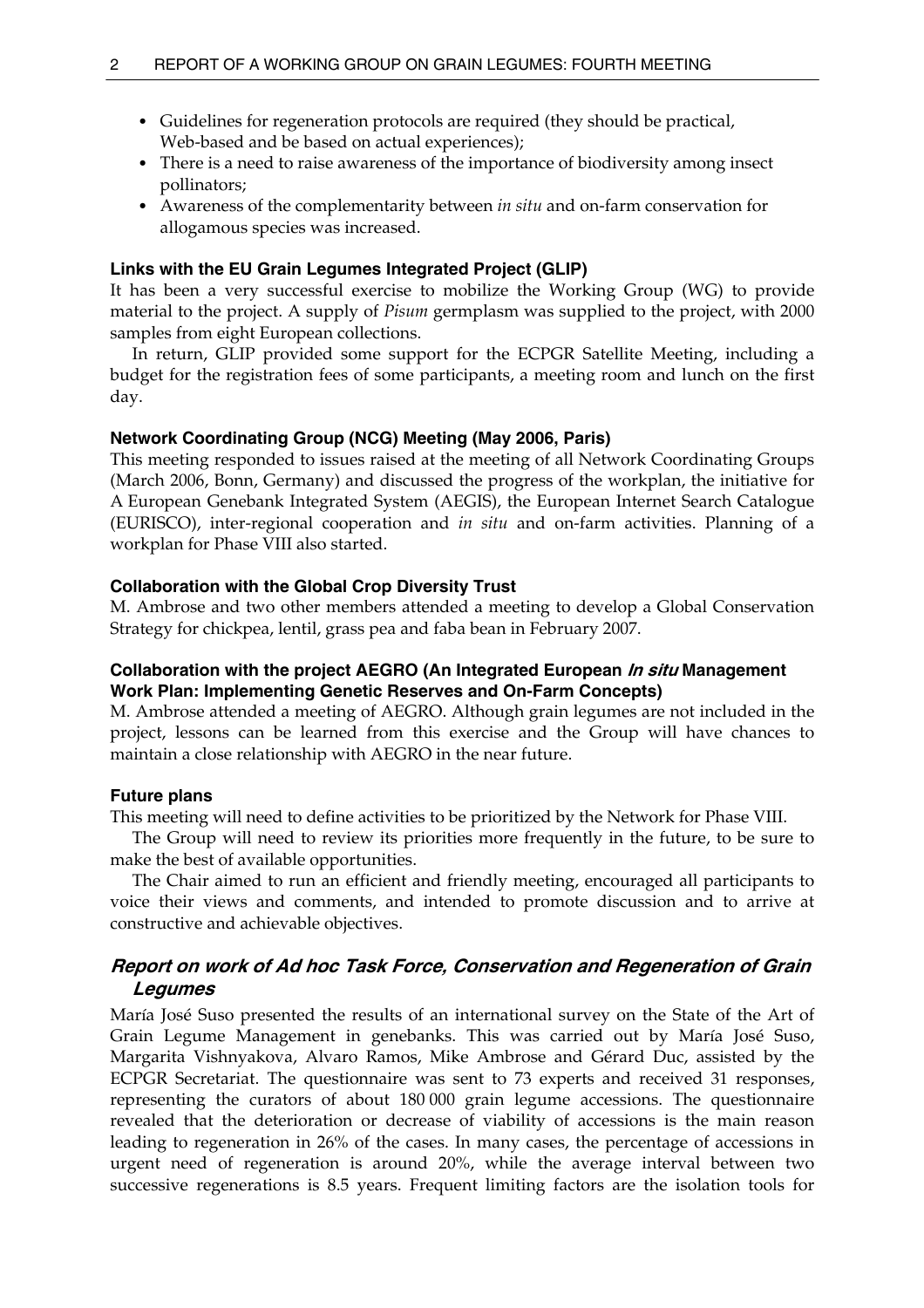allogamous species and manpower. The differential response of different pollinators in quality and amount of seed produced has been seriously underestimated. The available sources of information on the subject tend to generalize rather than to address the variability of systems operating within a genus or species, and information on the crops with little breeding history is lacking.

 Proposals for future action include: collation of specific data by species and location based on actual experiences; evaluation of the mating system by using standardized experiments; development of a list of new associated floral descriptor traits. A holistic approach is recommended for the management of germplasm, involving the pollination mechanisms and pollinator agents.

## **Update on ECPGR**

 $\overline{a}$ 

Lorenzo Maggioni, ECPGR Coordinator, briefed the Group about the latest decisions of the ECPGR Steering Committee at its Tenth Meeting (Riga, Latvia, September 2006) and explained the criteria foreseen for the allocation of Network budgets during Phase VIII of ECPGR (2009-2013), including the need for the Networks to prepare project proposals with activities and outputs. He also updated the Group on the progress of "A European Genebank Integrated System" (AEGIS) and on recent international developments: Standard Material Transfer Agreement of the International Treaty; EC Regulation (Gen Res) 870/2004; Seventh Framework Programme (http://cordis.europa.eu/fp7/); Global Crop Diversity Trust (donation by the Gates Foundation of US\$ 37.5 million); and the Svalbard Seed Vault.

## **Collaboration with the Global Crop Diversity Trust**

Mike Ambrose mentioned the Global Conservation Strategy Meeting for chickpea, lentil, grass pea and faba bean, which he was invited to attend on 19-22 February 2007 in Aleppo, Syria. The outcome takes the form of Global Strategies and specific actions to target problems of regeneration/safety-duplication and knowledge gaps. It costs a lot to put strategy meetings together, therefore he thought that The Trust will be unlikely to take a dynamic approach to modifying the existing strategies. As a result of the meeting, key *ex situ* collections essential to the global community were identified, with unique or specialist material. Work will be done to ensure safety-duplication in International Collections (including Svalbard). The importance was acknowledged of maintaining species-specific focus in the strategy. Insufficient knowledge of global resources was recognized and the importance of networking and coordination was underlined.

 The chickpea, lentil, faba bean and grass pea strategies were initiated in October 2005 and discussions took place at the Fourth International Food Legume Research Conference (IFLRC-IV), 18-22 October 2005, in New Delhi, India. A survey of collections, content and status of conservation was undertaken in April-May 2006. A Strategy Advisory Group Meeting took place on 19-22 February 2007 in Aleppo, Syria. The grass pea strategy is available for download, while the chickpea, lentil and faba bean strategies will be completed by December 2007.1 The process is funded by the Grains Research and Development Corporation (GRDC), Australia.

 For the future, The Trust is not looking to coordinate actively beyond the publication of Global Crop Strategies. The Consultative Group on International Agricultural Research (CGIAR) collections are of high strategic relevance and key to future coordination. ECPGR is seen as a key regional programme for engaging with the revision of strategy and the coordination of possible projects/activities.

<sup>1</sup> See http://www.croptrust.org/main/identifyingneed.php?itemid=513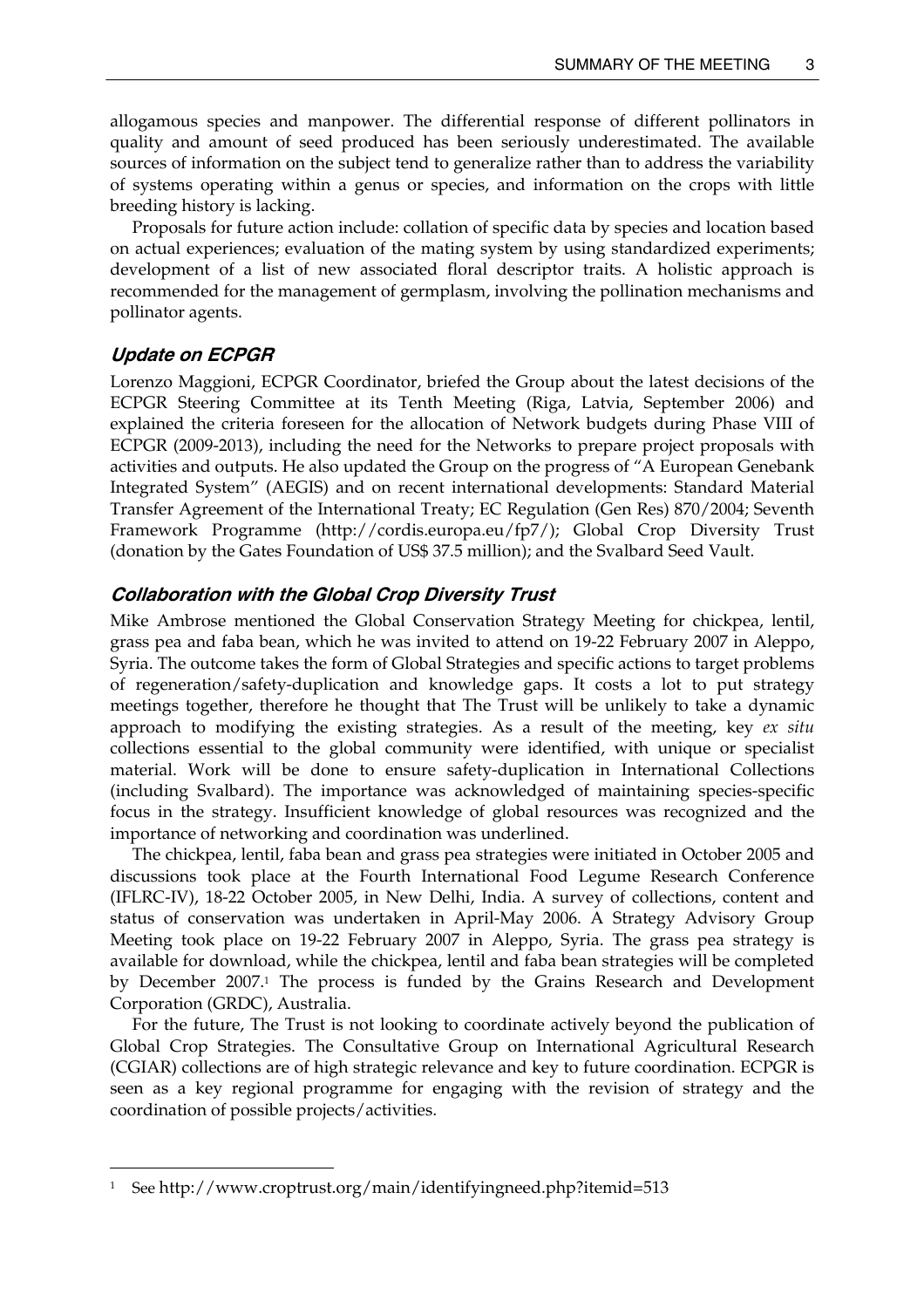The following recommendations were made to the Grain Legumes WG:

- Suggest formal contact with The Trust's Executive Director following the meeting to express support for the Global Strategies;
- Initiate further revision and collation of the data to provide a more comprehensive overview;
- Identify gaps in the data which could be filled;
- Communicate with other networks on the future actions identified within the strategy;
- Be prepared to collaborate on project proposals for relevant calls.

 It was also specified that The Trust is directly communicating with this WG, asking to collate within the WG what actions are recommended.

# **International Treaty on Plant Genetic Resources for Food and Agriculture (ITPGRFA) and associated Standard Material Transfer Agreement (SMTA)**

M. Ambrose summarized the process leading to the international adoption of the International Treaty on Plant Genetic Resources for Food and Agriculture. He also summarized the key features of the Standard Material Transfer Agreement, including rights and obligations of the providers and recipients of plant genetic material.

He informed the Group that the John Innes Centre (JIC) will adopt the SMTA by the end of the year.

# **Crop by crop progress review**

*(Chaired by Alvaro Ramos)* 

# **Phaseolus and Vigna**

## **Phaseolus and Vigna Databases**

(*Wolfgang Kainz, representing Klemens Mechtler*)

The local database program for both Central Crop Databases (CCDBs) is MS-Access 2003, while Oracle 8.1.6 is used for presentation on the Internet.

 For the establishment of the *Vigna* **Database** (http://www.genbank.at/vigna) 23 institutes were approached in 18 countries, including Israel and Morocco.

 The Database contains data on about 4200 accessions, received from 5 institutes. On the other hand, EURISCO contains data from 17 institutes, although the total number of accessions is about the same, since several institutes are holding fewer than 10 accessions each.

 Regarding the *Phaseolus* **Database** (http://www.genbank.at/phaseolus), 34 institutes from 27 countries were approached and 31 838 records were received. Even after the last meeting of the Grain Legumes WG (July 2001, Kraków) and the call for data sent out in 2003, passport data of some countries are still missing in the CCDB, but are available from EURISCO.

 Characterization data for five additional descriptors are included for ca. 1000 records  $(3%)$ .

 It seems that the three characterization descriptors agreed at the first meeting of the Working Group (July 1995, Copenhagen) (Plant type, Seed colour and Seed size) are not sufficient in themselves to identify the accessions since they are environment dependent. There are also problems with the definition of the colours (e.g. difference between bluish lilac and reddish violet is difficult to determine) and the colours also change with the length of time in storage.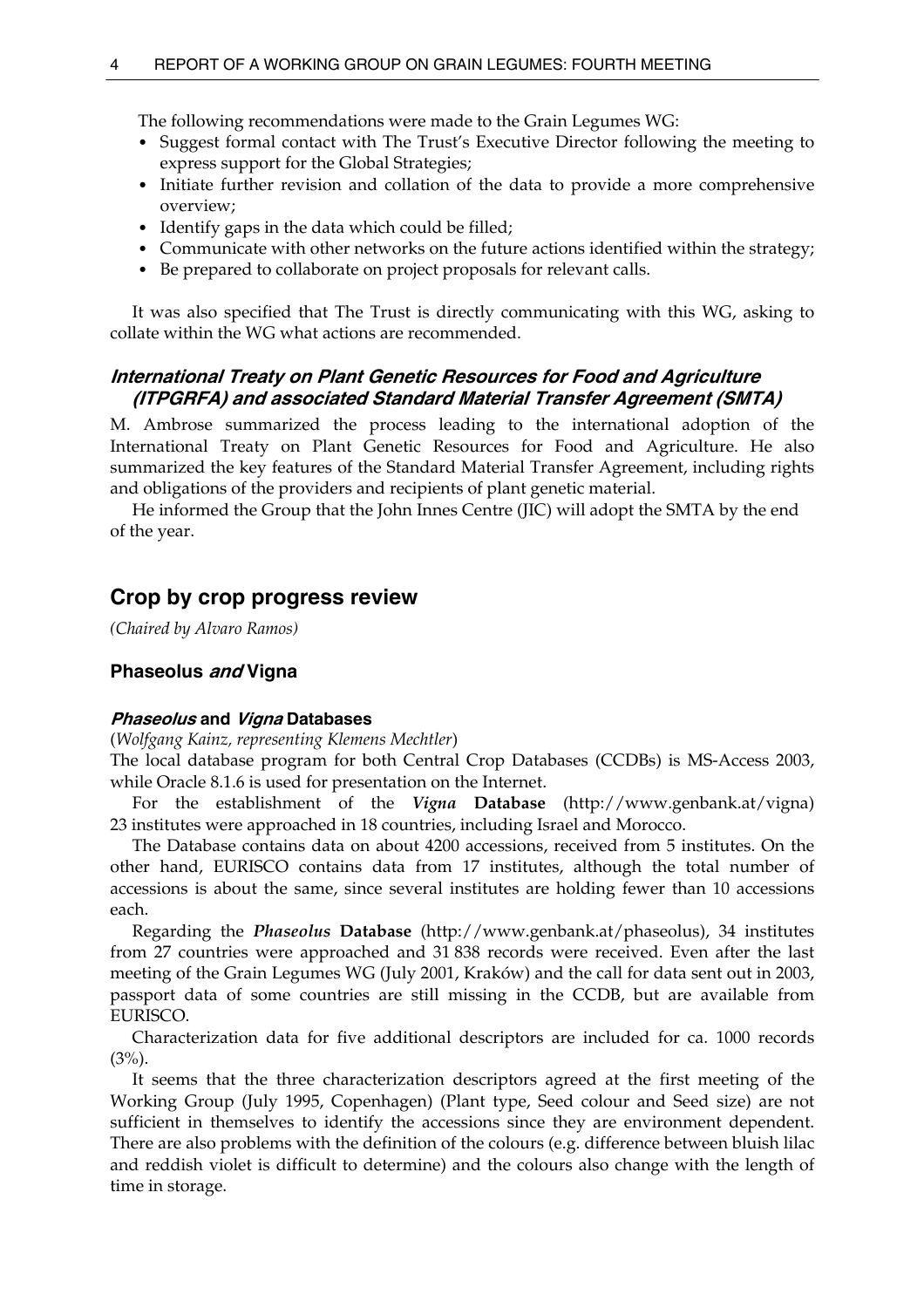As a first step to improving the information provided by the Database, it began to be expanded to include photographs documenting different stages of the mature/immature pods, seeds, and their sizes and colours. The photo is named after the accession number with the extension .jpg (e.g. BVAL-610515.jpg), so that a link can easily be handled within the Database; 412 photos are already available. By clicking on the thumbnail the photo can be enlarged to present a green, a green-ripe and a dry pod as well as to show the seeds from the side view and from the hilum side.

 Overall 40 institutes are maintaining *Phaseolus* but only 24 so far present data in the *Phaseolus* Database (25 in EURISCO).

 It is recommended that more data be sent both to EURISCO and the CCDBs by the National Focal Points. The role and position of the CCDBs in future should be defined more clearly.

 The functions should be more user-friendly but the layout of the Grain legumes CCDBs should be – as far as possible – equal or at least similar one to the other.

#### **Phaseolus Cambridge collection**

Emergency measures to regenerate important material from the collection previously maintained at the University of Cambridge, United Kingdom, were coordinated by members of the Working Group. This was done with mixed success and the current situation is that Italian institutions in Bologna and Viterbo have multiplied about 400 accessions and the seed obtained was split into two batches, which were sent to the Austrian Agency for Health and Food Safety (AGES), Linz, Austria and to Warwick HRI, Wellesbourne, UK, for long-term conservation.

## **Vicia faba**

#### (*Gérard Duc*)

There were no big changes in the *Vicia faba* **Database** since the last meeting in Kraków in 2001, with 12 500 entries. Passport data will be available shortly on the ECPGR Web site (http://www.ecpgr.cgiar.org/databases/Crops/vicia\_faba.htm).

 The task force survey (2005) identified 4500 additional entries in European *ex situ* collections, indicating that European *ex situ* collections host 50% of the world resources of *Vicia faba*. These should if possible be added to the Database. Other plans include the identification of duplicates and complementation with phenotypic data. Help will be needed from the Working Group to accomplish these tasks.

 Collections are mostly kept by public institutions. Accessions are regenerated at a rate of 12% each year (17% need urgent regeneration). In order to prevent the genetic lines from intercrossing, regenerations are expensive, but some collections are maintained under openpollination.

 In other cases, attempts are made to control outcrossing with male sterility. Some initiatives are going into the building of mass reservoirs. Some orphan collections have been detected. Often there is no safety-duplication.

Priorities have been defined as follows:

- Need to concentrate on composite, reference and core collections, with phenotypic and genotypic data: the FababeanGRIC project (see below, page 15) is addressing this point. These collections will have a high value for association genetics and "ecotilling" strategies, which require material of guaranteed genotypes. Mapping populations have been built in several laboratories.
- Simple sequence repeat (SSR) markers are under development by the Generation Challenge Program (International Center for Agricultural Research in the Dry Areas (ICARDA) / Instituto de Agricultura Sostenible–Consejo Superior de Investigaciones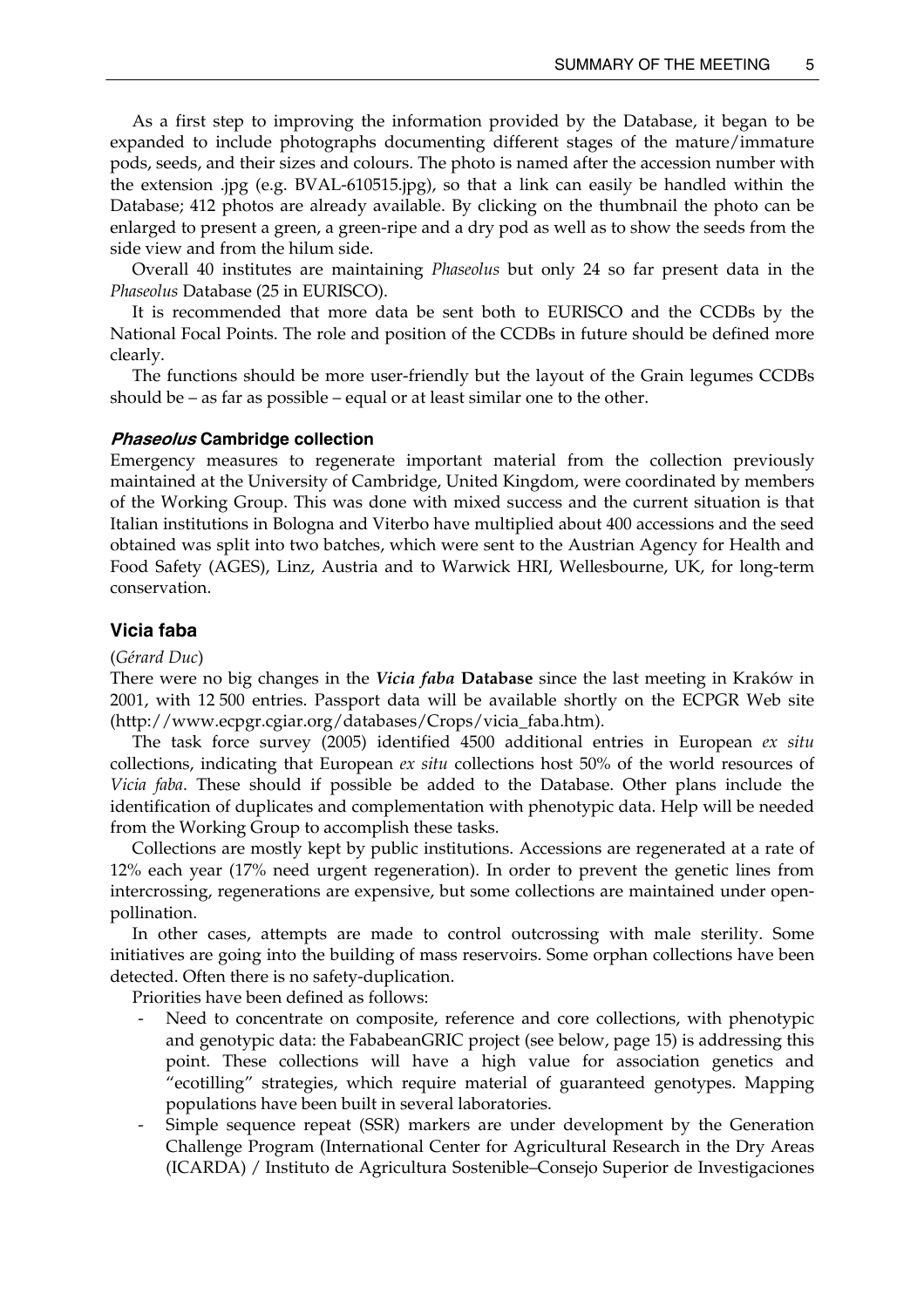Científicas (IAS–CSIC)-Córdoba, Spain / Institut National de la Recherche Agronomique (INRA)-Dijon, France).

- New avenues of research: role of *Vicia faba* in biodiversity (i.e. pollinating insects) and need for assessing its environmental benefits in different cropping systems.
- Organization of safety-duplicates.

# **Brief information on Vicia faba from the national programmes**

## • **Austria (Austrian Agency for Health and Food Safety (AGES), Linz)**

86 accessions maintained *ex situ* with passport and phenotypic data.

• **Azerbaijan (Genetic Resources Institute, Azerbaijan National Academy of Sciences (GRI, ANAS), Baku)** 

27 accessions maintained *ex situ* and characterized (8 with seed composition data).

# • **Bulgaria (Institute for Plant Genetic Resources (IPGR), Sadovo)**

692 accessions maintained *ex situ*, with passport and phenotypic data. Collection of local landraces is a priority.

# • **Czech Republic (AGRITEC, Šumperk)**

391 accessions, mostly cultivars and breeding lines, with passport data, 118 with phenotypic data.

• **France (National Institute for Agronomic Research (INRA) – Legume Research Unit (UMR LEG), Dijon)** 

The Rennes collection has been included in the Dijon collection. There are 2000 accessions, regenerated in insect-proof cages (10%/year). A reduced collection of 996 accessions has been defined on the basis of passport and phenotypic data. Genotyping with SSR was initiated in collaboration with ICARDA (Generation Challenge Program). A new database (LegumBase) has been built (http:/www.inra.fr/legumbase). Pool populations including male sterility were created.

# • **Germany (Leibniz Institute of Plant Genetics and Crop Plant Research (IPK), Gatersleben)**

1920 accessions (50% landraces and traditional cultivars of *Vicia* sp.), 9% regenerated per year; documented with the Genebank Information System (GBIS) and the documentation system for plant genetic resources in Germany (PGRDEU).

## • **Portugal (National Institute of Biological Resources, (INRB, I.P.))**

788 accessions, mostly landraces maintained *ex situ*.

# • **Slovak Republic (Slovak Agricultural Research Centre, Research Institute of Plant Production (SARC-RIPP), Piešťany)**

58 accessions (20 landraces, 25 cultivars). Passport data available from EURISCO.

## • **Turkey (Aegean Agricultural Research Institute (AARI), Izmir)**

373 accessions maintained *ex situ*. 31 landraces were recently collected. 100 genotypes were phenotyped in nurseries in 2004. An ongoing breeding programme includes yield trials on 15 lines. Ongoing plans for genotyping.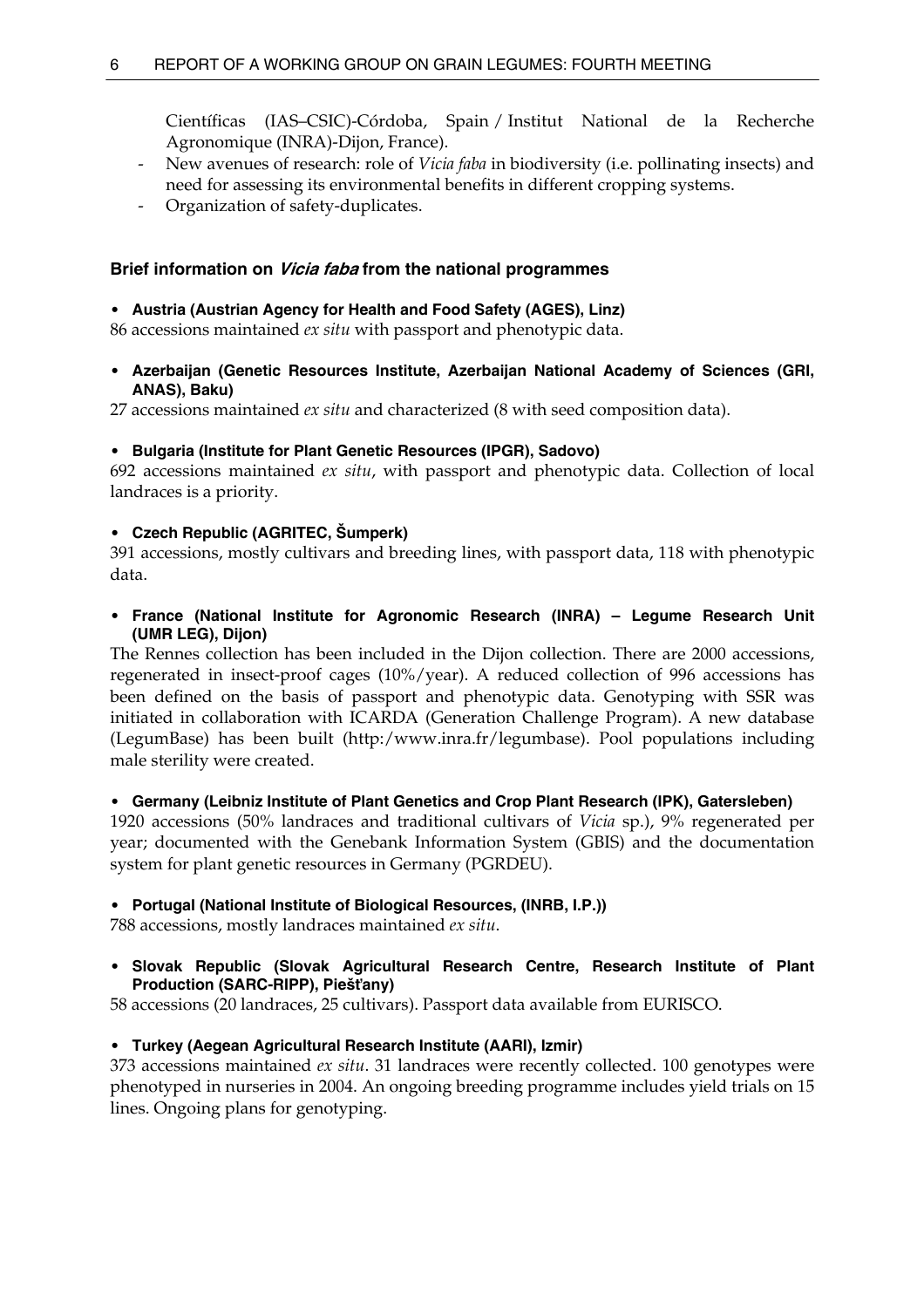#### *Discussion*

Syika Angelova asked whether breeding lines should be kept under long-term conservation.

 G. Duc thought that the final product of the breeding could be maintained if possible, but it would not be possible to maintain all the material generated during the breeding process. In France, mass reservoirs are maintained.

M. Ambrose offered help from the UK for phenotyping accessions.

 Alvaro Ramos reminded the Group that all the knowledge created through the Valladolid workshop on regeneration should be taken into account.

## **Cicer**

#### (*Graça Pereira*)

In a presentation prepared by Graça Pereira, M.M. Tavares de Sousa and Isabel Duarte, it was stated that the European *Cicer* **Database** was established in 1995, and changes occurring between 2002 and 2007 were presented. The composition of the collections per country and information on specific collections was given. The Database should be updated by the manager, either to incorporate the information that countries send or to download already existing information from EURISCO.

 Three countries informed the Group that safety-duplication had not been undertaken; partial safety-duplication was made within Portugal, and no information was available from other countries. This situation should be improved.

The collections from Albania, Bulgaria and Portugal need urgent regeneration.

 Breeding programmes are going on in Bulgaria, Portugal and Turkey. In Portugal, the National Plant Breeding Station (Estação Nacional de Melhoramento de Plantas, ENMP) in Elvas is undertaking adaptation studies of material from different environmental regions, which could be of national interest. For grain legume crops, the most important limiting factors of production are attacks from severe diseases and drought during spring. Studies are taking place at ENMP to understand the physiological and morphological plant mechanisms to avoid drought. Similarly, since the beginning of the 1990s tolerant lines are being selected against *Ascochyta* blight, starting from local material combined with exotic lines. Five highly tolerant lines against *Fusarium oxysporum* f.sp*. ciceris* have been selected.

### *Discussion*

A. Ramos highlighted the point that institutes where there is no breeding programme need help from international organizations for urgent regeneration, also to demonstrate to governments that this is an important activity.

### **Lens**

#### (*Nüket Atikyilmaz*)

A presentation provided by Lerzan Gül Aykas reported that the *Lens* **Database** was established at the Aegean Agricultural Research Institute (AARI, Izmir, Turkey). A first survey was made in 1997, aimed at identifying the existing collections of *Lens* spp. in Europe. A second survey was carried out in 2001 to update available information on the collections. Finally, the Database was made available online on the IPGRI (now Bioversity International) server in May 2002. Unfortunately, since 1997, very few European countries have added data to the *Lens* Database and no additional contribution was received. Therefore, since the last meeting of the Working Group on Grain Legumes in Poland (2001), there been no significant changes. At present, The ECPGR *Lens* Database contains a total of 4681 records from 8 countries. Three of the biggest collections (Russian Federation, Turkey and Spain) hold about 88.5% of the total number of accessions. The structure of the Database was organized according to the FAO/IPGRI *Multi-crop Passport Descriptors*. Data for a minimum of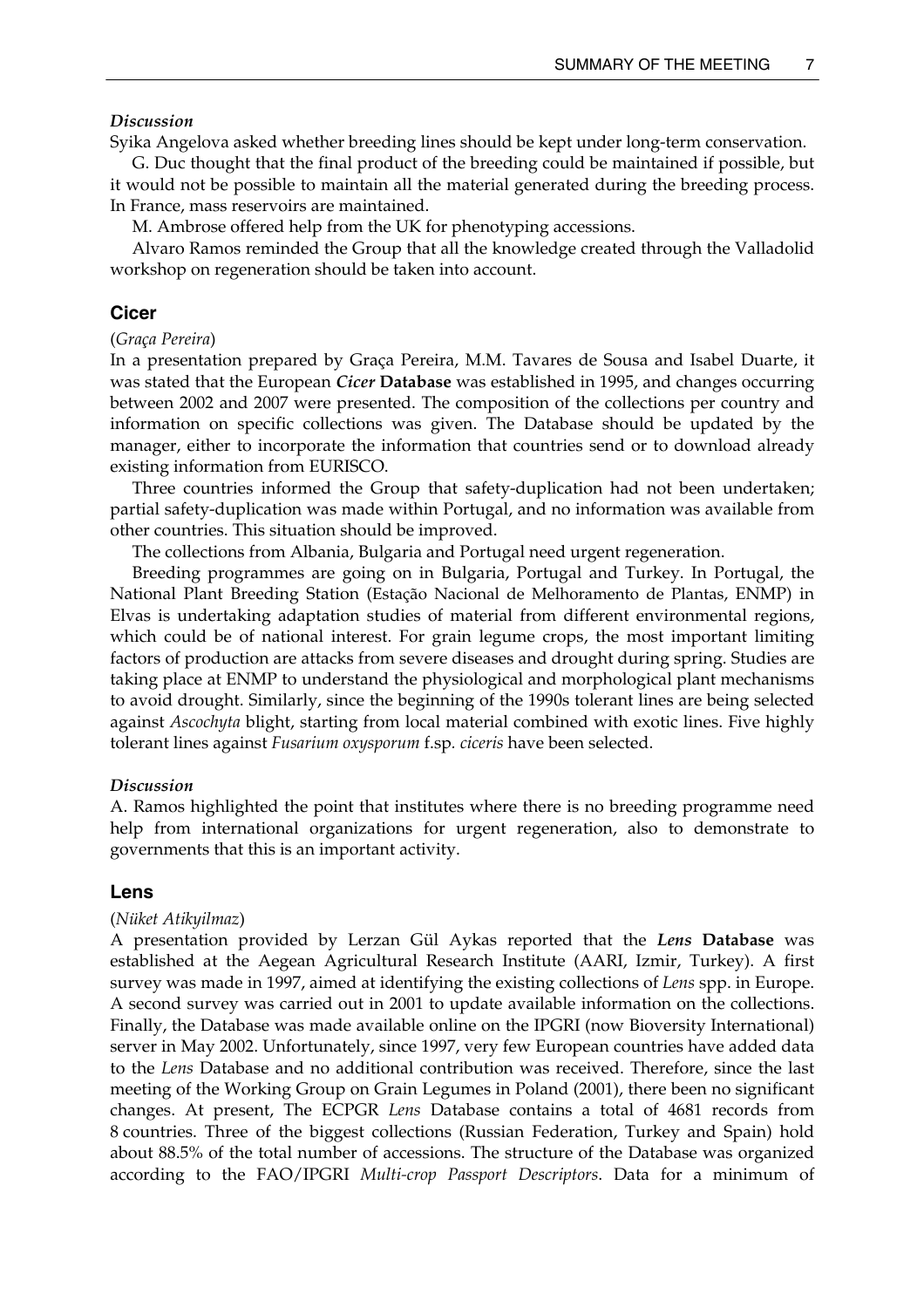18 passport descriptors were requested. The data from eight countries represent seven lentil species (*Lens culinaris (*4579 accessions), *L. ervoides (*19); *L. lamottei (*5); *L. montbretii (*5); *L. nigricans (*38); *L. odemensis (*9) and *L. orientalis (*4)), and *Lens* sp. (22). Analysis of data shows that *Lens* accessions originate from approximately 66 countries, while the country of origin of 579 accessions is unknown. Due to incompleteness of data, it was not possible to identify the duplicate accessions. It was emphasized that donor numbers and donor institute should be completed if this information is available. The *Lens* Database is planned to be updated according to the FAO/IPGRI *Multi-crop Passport Descriptors* and will be converted to the EURISCO descriptors with additional information in 2008.

 The report on the *Lens* Database was uploaded on the Web after the meeting (http://www.ecpgr.cgiar.org/Workgroups/grain\_legumes/Index\_CountryReps.htm).

# *Discussion*

G. Duc explained that data from France were not sent since the collection is very small.

# **Lupinus**

No update was available on *Lupinus*.

# **Pisum**

*Mike Ambrose* stated that many new germplasm resources were being developed, including mutants and other populations. A complete report would be provided later.

# **Glycine**

# (*Margarita Vishnyakova*)

The ECPGR *Glycine* **Database** was started in 1998 and it includes passport data from 8 countries, 9 institutes, with a total of 11 000 entries. Attempts are being made to update the DB. Some large collections are still missing, such as the data from Bulgaria (900 accessions). It is however possible to download these data from EURISCO. Most entries are from the N.I. Vavilov Research Institute of Plant Industry (VIR, St. Petersburg, Russian Federation) (>6000 accessions). The largest world collections are in the USA (18 000) and China (12 000). Europe is not the main continent where soybean is grown. The potential for the further growth of the DB is high. The DB is available from the ECPGR Web site (http://www.ecpgr.cgiar.org/databases/crops/glycine.htm). The management of the DB is time-consuming and it is currently difficult to carry it out properly. The current DB manager should also be re-nominated.

# *Discussion*

S. Angelova said that there are some difficulties in Bulgaria to manage the documentation of soybean accessions.

 M. Ambrose asked M. Vishnyakova to contact her colleagues and verify whether the DB can be maintained at VIR or not and then inform the Group accordingly.

# **Arachis**

## (*Syika Angelova*)

A presentation provided by Stanko Georgiev informed the Group that, according to decisions taken at the ECPGR ad hoc meeting on *Arachis* held in Plovdiv, Bulgaria in November 2002, the IPGR-Sadovo, Bulgaria was selected as the managing institute for the European *Arachis* **Database**. Unfortunately, up to now Bulgaria had received no data from the other four partner countries that participated in the meeting and the only information available is on the status of the Bulgarian groundnut collection.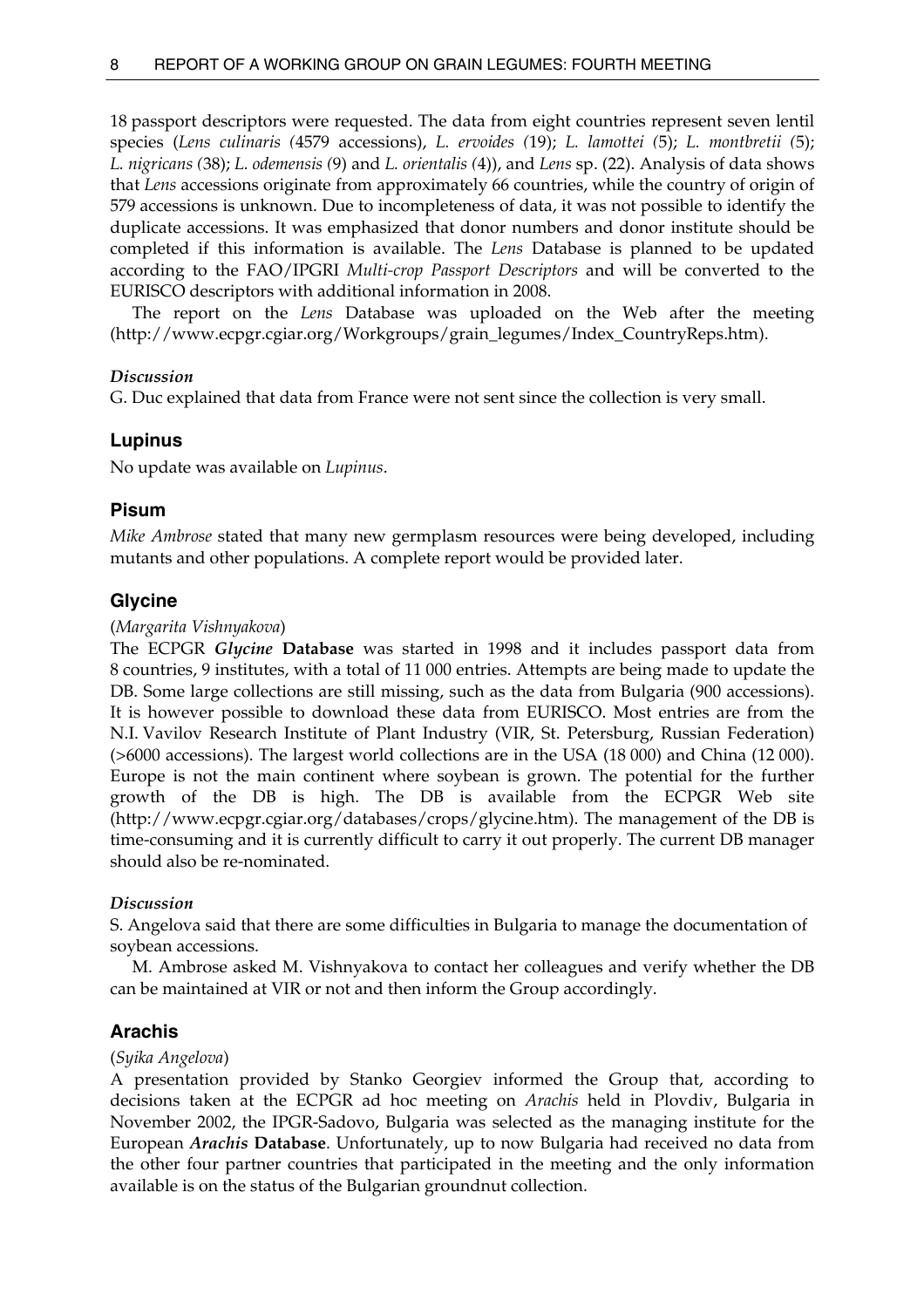In 2007 the collection contains a total of 722 accessions, including 379 in long-term conservation and 343 in medium-term conservation and in a working collection. Local varieties and breeders' lines constitute 40% of the collection and those of foreign origin represent 60%.

 The main part of the groundnut working collection (80%) consists of breeders' lines created through hybridization.

 The results of field investigations demonstrate that more than 25% of breeders' lines have very good productivity and exceed the standard 'Kalina' average by 15-30% in the yield of pods. They also possess combined resistance to fungal diseases caused by *Phylosticta arachidis*, *Fusarium* spp., *Alternaria alternata*, *Cercosporella arachidicola*, *Oidium arachidis* and *Verticillium alboatrum*. The size of the seeds of the new Bulgarian groundnut breeding lines exceeds those of the 'Kalina' variety and can be used as the initial material for creating more promising varieties.

 S. Angelova informed the Group that Stanko Georgiev had retired and two young researchers were now continuing his work on groundnut.

### **Other issues**

#### **Vicia sativa complex**

It was noted that no report was made of the "*Vicia sativa* complex" Database. The ECPGR Database on *Vicia* spp. is maintained by the Institute of Plant Genetics, Bari, Italy (http://www.ecpgr.cgiar.org/databases/Crops/Vicia.htm).

#### **Safety-duplication needs and offers**

A quick survey was made in the Group about institutions looking for safety-duplication and offers for safety-duplication:

- Institute needing support for safety-duplication: INRA-Dijon for *Vicia faba*.
- Institute offering space for safety-duplication: Banco Português de Germoplasma Vegetal (BPGM), Braga, Portugal.

 S. Kratovalieva informed the Group that Macedonia (FYR) is safety-duplicating all the national collection in the Svalbard Seed Vault (approximately 650 accessions).

#### **Regeneration needs**

M. Ambrose asked the Group what were the needs for urgent regeneration, apart from Albania and Georgia, which were already listed. The WG could then forward the requests to the Global Crop Diversity Trust for possible funding

 M. Veloso said that she would like to regenerate the Portuguese *Vicia faba* collection in the fields of the National Plant Breeding Station (ENMP) of Elvas. That regeneration will be carried out by ENMP with the technical advice of a Spanish colleague who is a specialist in *V. faba* germplasm multiplication.

 G. Duc suggested the regeneration of well identified genotypes to be used for association genetics strategies. A composite collection of homozygote lines for specific genes should be defined on the basis of the European collection and it should be maintained and protected against intercrossing.

M.J. Suso advised that an inbred collection was already available at ICARDA.

 G. Duc agreed that the Group should take into account the variability of the ICARDA collection, without duplicating the effort, but he also thought that the variability that is present in European landraces is not represented elsewhere (for example the small-seeded faba bean).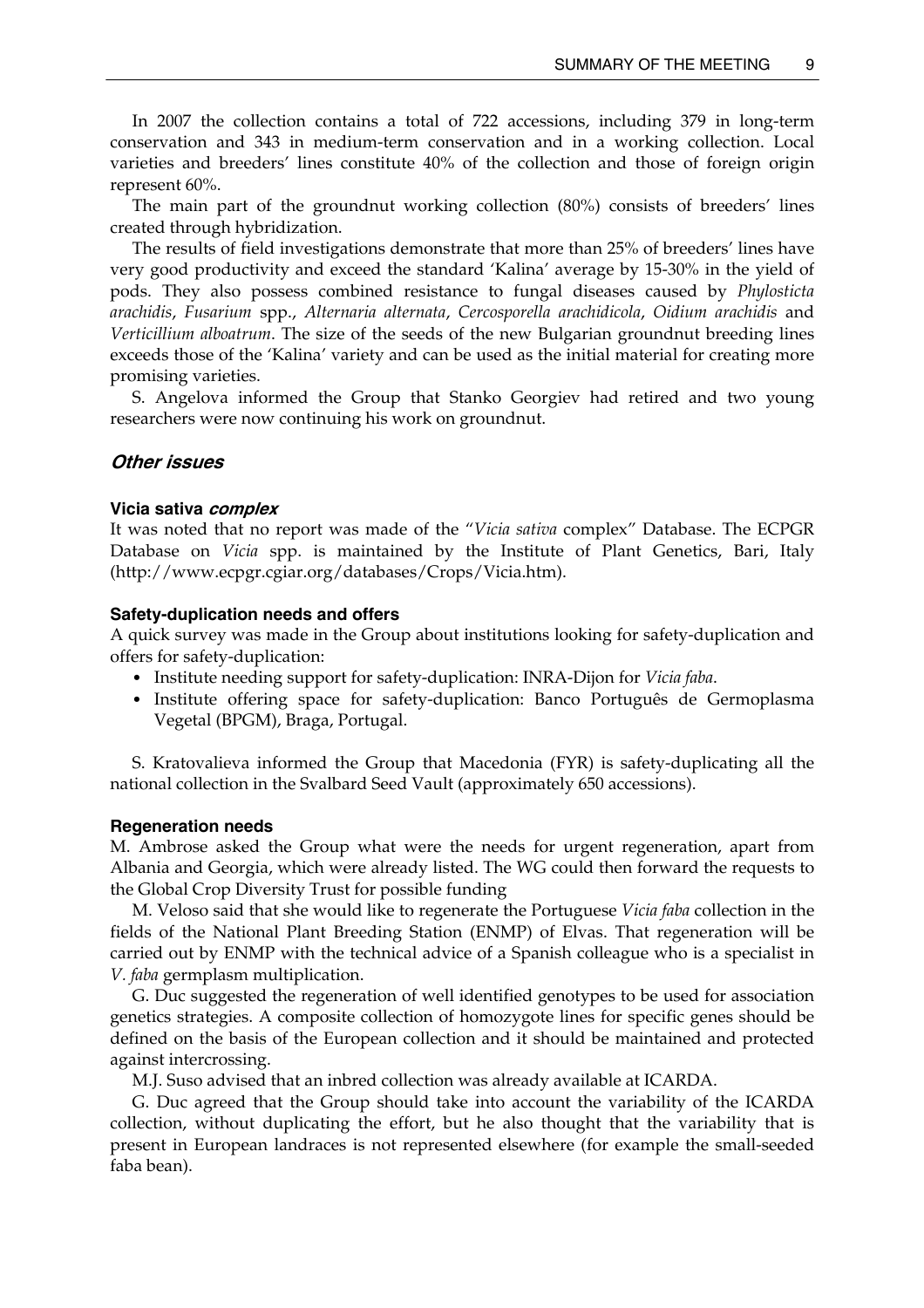M. Ambrose thought that this initiative could be feasible for the ECPGR WG and asked for offers to join the effort. He offered to regenerate 10-15 accessions at the John Innes Centre, Norwich.

 A. Carboni was able to offer facilities for regeneration at the Research Centre for Industrial Crops of the Agriculture Research Council (Consiglio per la Ricerca e la Sperimentazione in Agricoltura, Centro di Ricerca per le Colture Industriali, CRA-CIN), Bologna.

 It was clarified that there are two distinct objectives, one being the production of homozygote genotypes to reveal genes, the other being the maintenance of original populations in their heterozygous condition, to supply populations for organic farming, climate change, functional crops, etc.

 M.J. Suso warned the meeting that regeneration methods for maintaining the level of heterozygosis and heterogeneity of landraces by using open-pollination conditions is becoming increasingly important to face global climate change. Climate changes exacerbate concerns about the interaction of insect pollinators and plant pollination. Global warming could disrupt the timing of pollination with serious negative impacts to both plants and pollinators. By using open-pollination conditions for legumes' regeneration not only the within-crop genetic interactions (heterozygosis and heterogeneity) but beneficial ecological interactions (plant-pollinator) would be preserved. Thus, during regeneration, issues such as wild biodiversity (for instance bees and bumble bees pollinators) in the agro-ecological system where the legume populations grow should not be neglected and should be monitored.

 M. Ambrose concluded that this initiative should be further developed and included in the future plans of the Working Group.

# **National reports**

The status of national grain legume collections was presented by S. Angelova (Bulgaria), A. Carboni (Italy), S. Kratovalieva (Macedonia FYR) and M. Vasić (Serbia).

 Country reports were provided by the representatives of Albania, Austria, Azerbaijan, Bulgaria, Czech Republic, France, Germany, Italy, Macedonia FYR, Portugal, Serbia, Slovakia and Turkey.

 Available reports were uploaded on the Web after the meeting (http://www.ecpgr.cgiar.org/Workgroups/grain\_legumes/Index\_CountryReps.htm).

# **In situ and on-farm conservation**

# **In situ conservation of crop wild relatives of grain legumes and oil crops in Bulgaria**

## (*Syika Angelova*)

The most important habitats and plant communities were recorded during seven collecting missions carried out in the last five years. Floristic regions including sites with high diversity of grain legume and oil crop wild relatives were the following: Strandja-Sakar Mountains, Rhodopi Mountains, South Dobrudza, Tracian Plain and Black Sea. Data were recorded including ecological, geographical and taxonomic information. The most representative genera (in terms of the number of species) in the wild flora of Bulgaria are *Vicia, Lathyrus*, *Brassica* and *Linum*. Species of genera *Lupinus*, *Cicer*, *Pisum* and *Lens* were identified in one or two floristic regions and some of them were represented by single plants.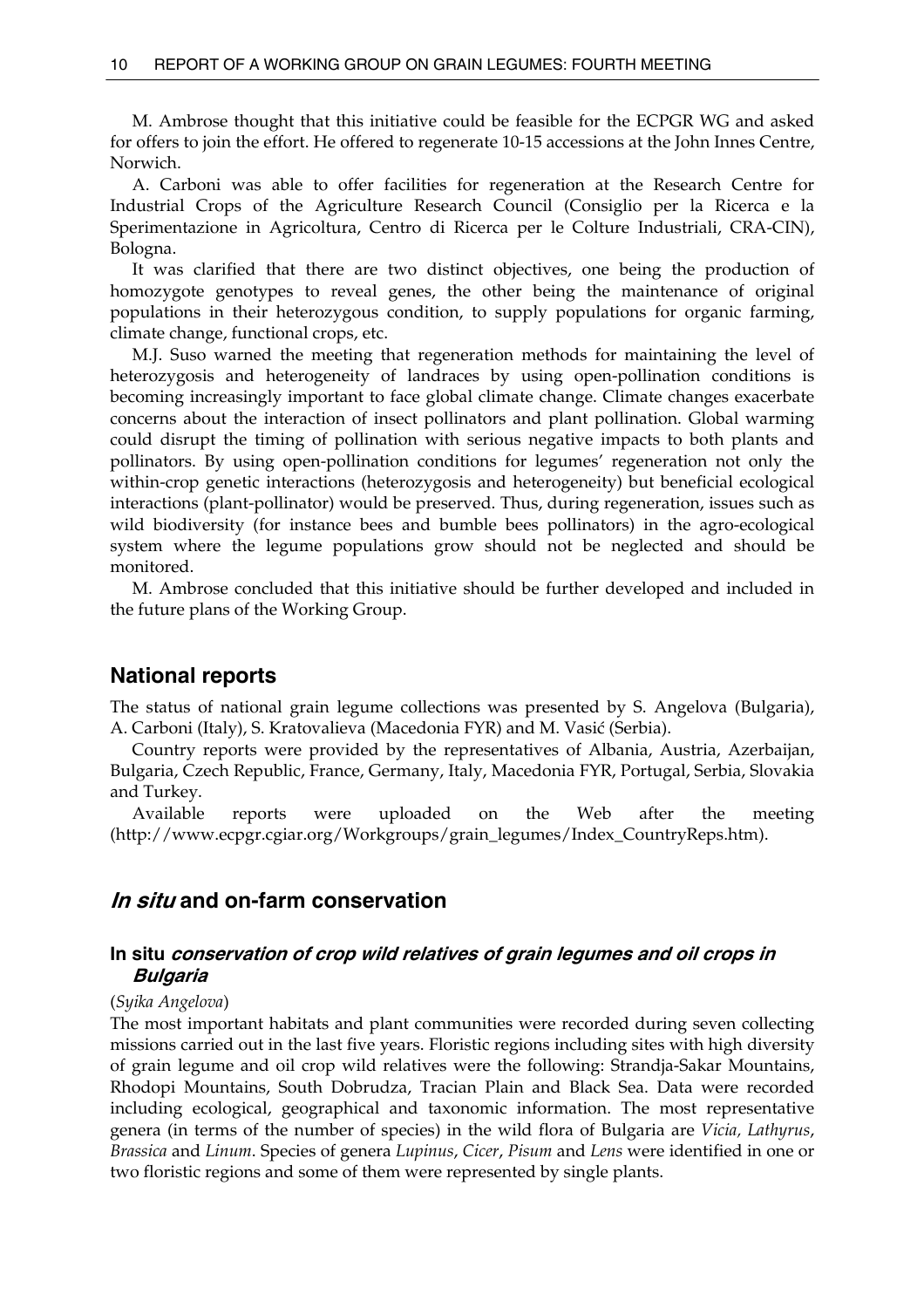Interesting traits relating to plant vigour, growth habit, earliness and others were detected. Cold tolerance is present in common vetch (*Vicia incisa* and *V. angustifolia*) and grass pea (*Lathyrus cicera*), drought and disease resistance in common vetch (*Vicia angustifolia*) and lupin (*Lupinus angustifolius*).

 The genebank is looking for partnership opportunities to explore possibilities for the use of crop wild relatives in Bulgaria. At present there are no breeding programmes in Bulgaria for *Lupinus* and *Lathyrus*. Interest towards these crops is however growing for use in organic agriculture in regions with acidic soils and high altitude. The lupin is not a traditional crop for Bulgaria but it has been used there for a long time.

# **An Integrated European In situ Management Work Plan: Implementing Genetic Reserves and On Farm Concepts (AEGRO)**

### *(Mike Ambrose)*

AEGRO is a project funded by the EC under Regulation 870/2004. This 4-year project (2007- 2010) is coordinated by the Julius Kühn Institute - Federal Research Centre for Cultivated Plants, Quedlinburg, Germany. The project is at the interface between *in situ* and *ex situ*  conservation, with the aim of developing protocols for integration. Specific objectives are the following:

- Development of *in situ* management workplans for crop wild relatives (CWRs) and landrace conservation;
- Recommendation of sites suited to the establishment of genetic reserves for selected model crops (*Avena*, *Beta*, *Brassica*, *Prunus*);
- Description of the organizational, legal and technical framework conditions for genetic reserves in the project partner countries;
- Development of procedures required to establish multi-CWR-species sites to allow maximum use of the recommended sites;
- Development of technical guidelines and quality standards for genetic reserves;
- Development of database tools required for population management and monitoring and integration of these tools in existing information systems;
- Finally and most important, elaboration of a methodology for generation of the aforementioned strategies based on existing generic methodologies and experiences extracted from the four crop and landrace studies;
- The promotion of the development of National CWR and landrace conservation strategies within the EU member states as components of an integrated EU strategy is the overarching goal of this project.

 The project is open to collaboration and the Grain Legumes WG will need to maintain sufficient contacts and to receive inputs from this project. The project has a challenging programme of putting together methodologies and doing the methodological work also on behalf of other crop groups that are not represented among the project partners.

# **Optimizing the utilization of collections – The point of view of the breeder and of the research scientist**

M. Ambrose opened a discussion on the utilization of collections. Large datasets are developing and it is necessary to make the link between the material and its use.

 M.J. Suso stressed the point that too much emphasis is put on introgression approaches (transfer of highly heritable qualitative traits that are governed by one or few genes), and that breeders also need to develop incorporation approaches (development of new, genetically broad adapted populations with wide variation and acceptable performance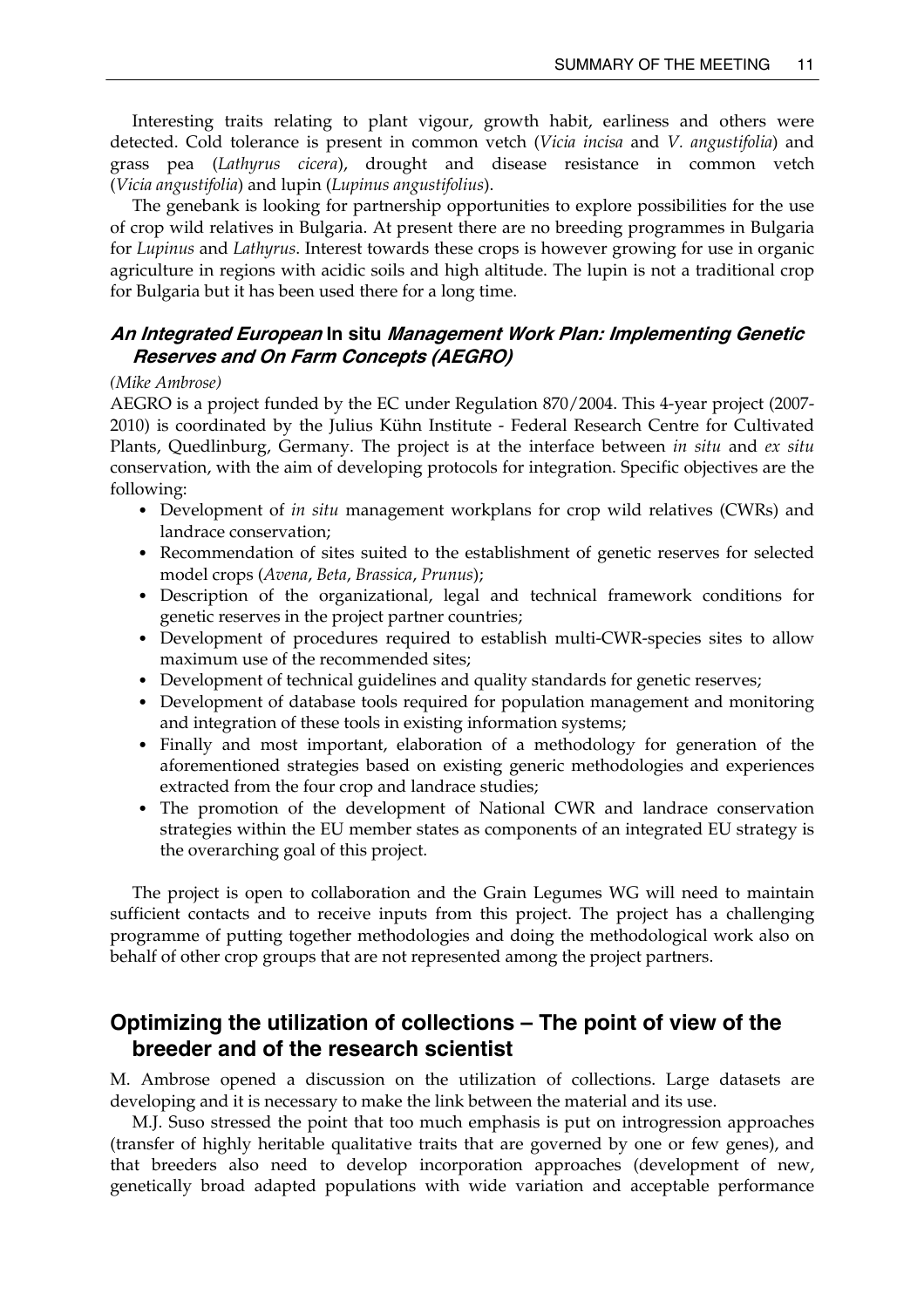level). Analysis of breeding pools led to the realization that new sources of genes for pest and disease resistance are needed in order to avoid crop vulnerability. However, two things should be taken into account: firstly, heterozygosity and heterogeneity are potential buffering mechanisms against unpredictable stresses. Secondly, it has been demonstrated that heterozygosity and heterogeneity are associated with decreased crop vulnerability. Consequently, more emphasis needs to be put on an increased level of heterozygosity and heterogeneity accomplished by developing diverse populations utilizing a wide range of genotype mixtures and improved landraces.

 G. Duc brought examples of relationships with breeders. In France small groups of breeders agreed to collaborate with the public sector for maintenance. They are convinced of the value of populations for recurrent selection programmes and agreed to build populations in collaboration with the public sector. As a second example, a small private company agreed to share the conservation work and contribute to the renewal of the lupin collection.

 A. Carboni stated that in Italy state company breeders receive funds from small commercial companies for phenotyping. Breeders are promoting landraces since there is a new market for them.

 M. Ambrose reported that in the UK there is demand from breeders for material that has gone through pre-breeding in the case of pea, while, differently from France, there is no active collaboration between private and public sectors for grain legumes, but only for cereals.

M. Ambrose said that the factors which attract funds in legume research are related to food and nitrogen fixation. However, breeders are only interested in yield (resistance to drought, virus, etc.), and never in nitrogen fixation.

M.J. Suso mentioned that another important element of legume crops is the ecological service of supporting pollinators. There is a trend in sustainable agriculture for environmental objectives to be incorporated into plant breeding objectives. Breeders are encouraged to develop breeding approaches that strive to integrate food production into the healthy functioning of agro-ecosystems. In the particular case of legumes, this approach could help to preserve and enhance bee fauna by providing suitable floral resources within the crops themselves. In parallel, legume breeding for sustainable agriculture is linked to the development of non-food services such as environmental services. Legumes are visited by a great number of social, eusocial and solitary bees. Foraging places and nesting sites for solitary and social bees are some of the ecological services provided for legumes in sustainable agriculture. The provision of floral resources within the crop for supporting beneficial insect pollinator populations could be a promising strategy to enhance the environmental function of legumes.

 G. Duc informed the Group that marker-assisted selection could be the means to ensure a link between the collections and the interests of the breeders. In France, a marker within a gene was developed to detect trypsin inhibitor in pea. There is a small company that has already adopted this screening technique.

M. Ambrose added that similar markers have been developed for mildew resistance.

# **Inter-regional cooperation**

# **Collaboration with the EU Grain Legumes Integrated Project (GLIP) and Technology Transfer Platform (TTP)**

#### (*Mike Ambrose*)

A fruitful collaboration developed between the ECPGR Grain Legumes Working Group and the EU Sixth Framework Programme-funded Grain Legumes Integrated Project (GLIP). The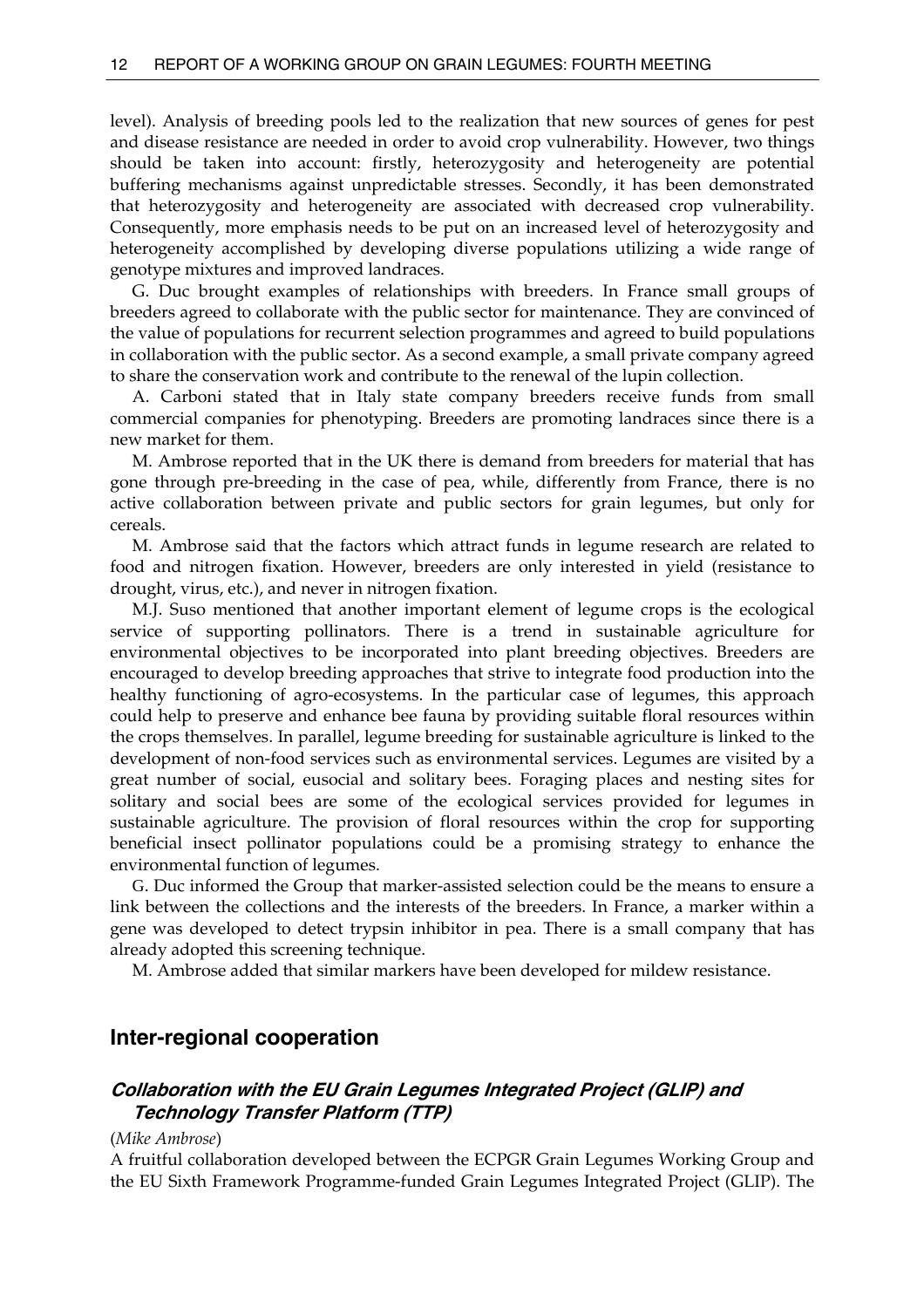Working Group was introduced during the GLIP Technology Transfer Platform (TTP) training workshop for breeders (April 2007, Paris). As a result, high-throughput analyses of the genetic structure of pea germplasm collections in Europe were carried out. A total of 2050 accessions from Bulgaria, Czech Republic, France, the Netherlands, Poland, Portugal and Spain were provided to be analysed with 31 retrotransposon-based insertion polymorphism (RBIP) markers.

 GLIP also offered financial support to enable a few Working Group members to attend the Sixth European Conference on Grain Legumes.

## **Collaboration with the Global Crop Diversity Trust**

#### (*Mike Ambrose*)

An invitation was made by the Global Crop Diversity Trust to collate proposals for priority regeneration and safety-duplication of collections for funding over three years. This only relates to Annex I crops (i.e. chickpea, faba bean, lentil and grass pea) and only to material originating within the region and not already duplicated in a CGIAR or other international collection. Accessions should be at risk (e.g. reduced viability) and should be available on terms consistent with the International Treaty. There must also be willingness to safetyduplicate the material in an international collection. Proposals could include an element of characterization and the recording of traits, particularly of any associated with climate change. Collections at the Agricultural Research Institute Lushnje, Albania and Yurjev Institute for Plant Production Kharkiv, Ukraine have already been specifically approached by The Trust. VIR collections are also being addressed under a specific project.

#### *Discussion*

The Chair invited the Working Group members to come forward with information about material that could need urgent regeneration and therefore support from The Trust, since the requests could be compiled and submitted for funding.

 A proposal from Georgia was discussed and it was recommended that it could be funded by The Trust.

A request from Ukraine could not be discussed because of lack of information

 M. Veloso mentioned that the faba bean collection in Oeiras (Portugal) needs regeneration. Duplicates could be sent to the Seed Vault in Svalbard and to ICARDA. The regeneration will take place anyway, but additional funds would need to be secured.

 S. Angelova said that landraces in Bulgaria are still valuable and need to be collected and regenerated.

Regeneration is necessary to allow for distribution of seeds.

 The Group is supporting the application and the suggestion is that characterization is attached to it.

 L. Holly declared that the financial situation was uncertain in Hungary and the genebank needed to multiply 300 accessions from different grain legumes (chickpea, cowpea, lentil and faba bean). They were planning to duplicate accessions at ICARDA. *Phaseolus coccineus* accessions need isolation spaces. The genebank may need some help from WG members.

 S. Kratovalieva proposed to apply for funds for regeneration and to obtain enough seed to make the material available.

 W. Kainz informed the Group that in Austria they use isolation space of 500 m with plant barriers. There would be no capacity to help other countries.

 It was agreed that the NCG would compile the list of regeneration priorities for the Network and send it to the ECPGR Secretariat for delivery to The Trust.

 M.J. Suso commented that some standard criteria were needed to ensure proper regeneration.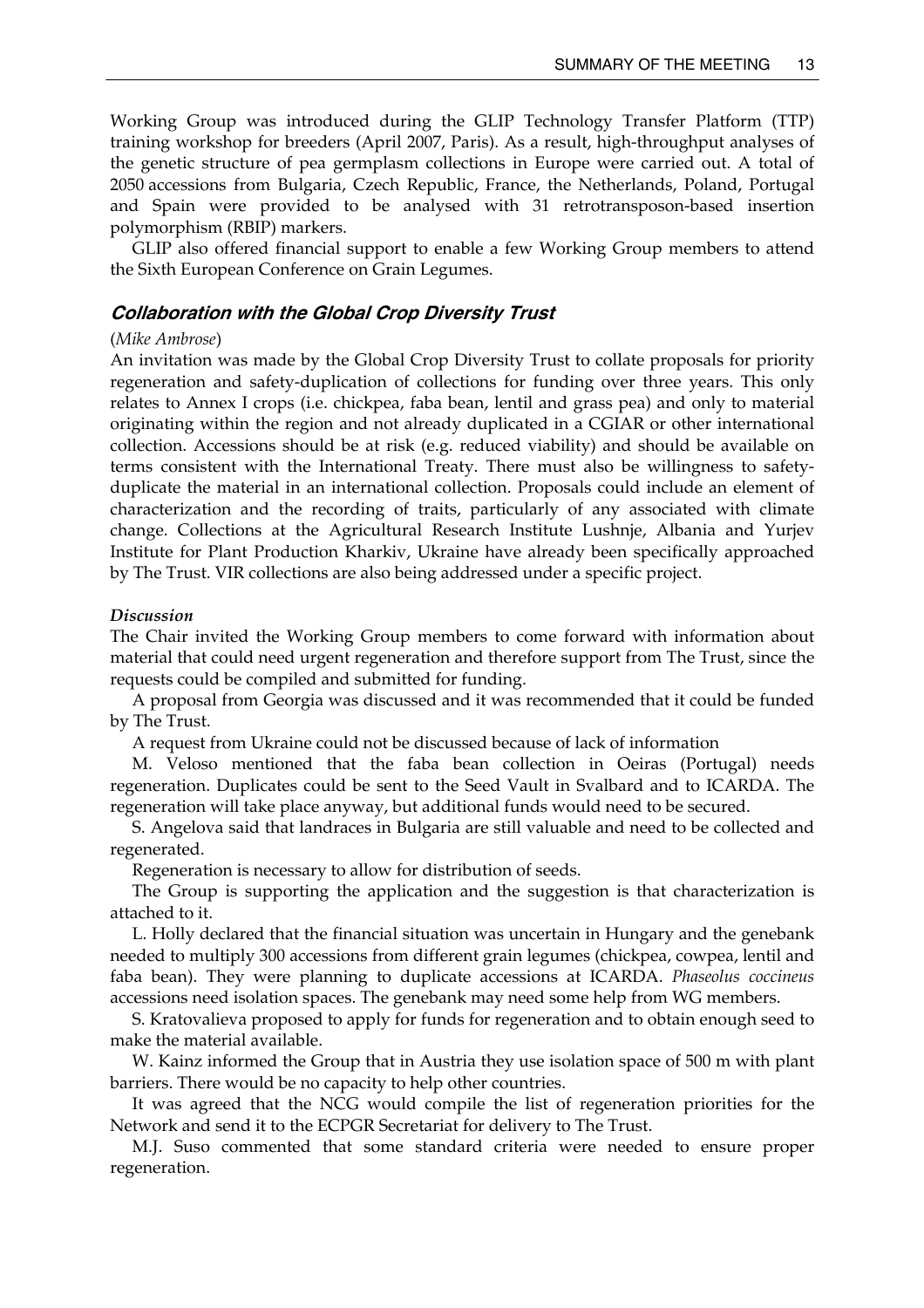M. Ambrose concluded that the Network will collect information on how regeneration is done in the various partner institutions.

# **Collaboration with the European Association for Grain Legume Research (AEP)**  (*Alvaro Ramos Monreal*)

The European Association for Grain Legume Research (www.grainlegumes.com/aep) is a multi-disciplinary platform to accompany and facilitate the progress in legumes at the EU and international scales, with the objectives of stimulating research and exploiting the results. Activities consist in scientific conferences, communication and promotion, thematic workshops and dissemination events, facilitating project setting-up and interactions, and stimulating technology transfer. The new Executive Committee for 2007-2010 is composed of Judith Burstin (INRA, France), Noel Ellis (JIC, UK), Diego Rubiales (CSIC, Spain) and Christophe Salon (INRA, France). Examples were given of the new projects where AEP has been involved. AEP is open to any collaboration. The organization will have only a small reduced budget and one employee. Next meeting will be held in Turkey in April 2010, jointly with the Food Legume Research Congress (i.e. the two main grain legume organizations together). The main emphasis will be on the importance of grain legumes for human health.

#### *Discussion*

M. Ambrose reminded the Group that AEP knows of the activity of ECPGR, since Mike and Alvaro have usually organized genetic resource sessions during the AEP meetings. Probably in 2010 we will not organize an ECPGR meeting together, since there is a need for a longer ECPGR meeting (not just a satellite), but there will still be a presence from our Group.

 A. Carboni asked whether we could propose a project for characterization of a grain legume core collection.

 G. Duc replied that AEP does not financially support projects itself, but is a supportive forum for ideas, collaborations, etc. However, we could do more than we did in the past and we could put a poster on the Web site of AEP to display the activities of ECPGR, as well as advertising the ECPGR Web site.

M. Ambrose specified that ECPGR can also fund meetings for project preparation.

#### *Workplan*

It was agreed to develop a PDF poster of the ECPGR Working Group activities.

### **Cooperation with ICARDA and China on Vicia faba genetic resources**

#### (*Gérard Duc*)

A France-China bilateral cooperation is ongoing with Dr Xuxiao Zong, Institute of Genetic Resources, Chinese Academy of Agricultural Sciences (CAAS), Beijing, Coordinator of the National Network on Grain Legume Genetic Resources, and with Ms Shi-yin Bao, Yunnan Institute of Food Crops, Yunnan Academy of Agricultural Sciences (YAAS). CAAS undertakes phenotyping and genotyping (amplified fragment length polymorphism (AFLP) characterization of faba bean resources) and has established a national network for collection, evaluation of landraces and breeding. China has the largest area for production of faba bean with 324 000 ha (3t/ha), and 100 000 ha of pea (2t/ha).

 The institute holds a collection of Yunnan landraces and undertakes a large faba bean and pea breeding programme with 300 crosses and 3000 nursery lines/year. A network of evaluation is also established. Traits of interest are yield, cold tolerance, disease resistance, protein, sugar, adaptation to cooking and cleistogamous faba bean.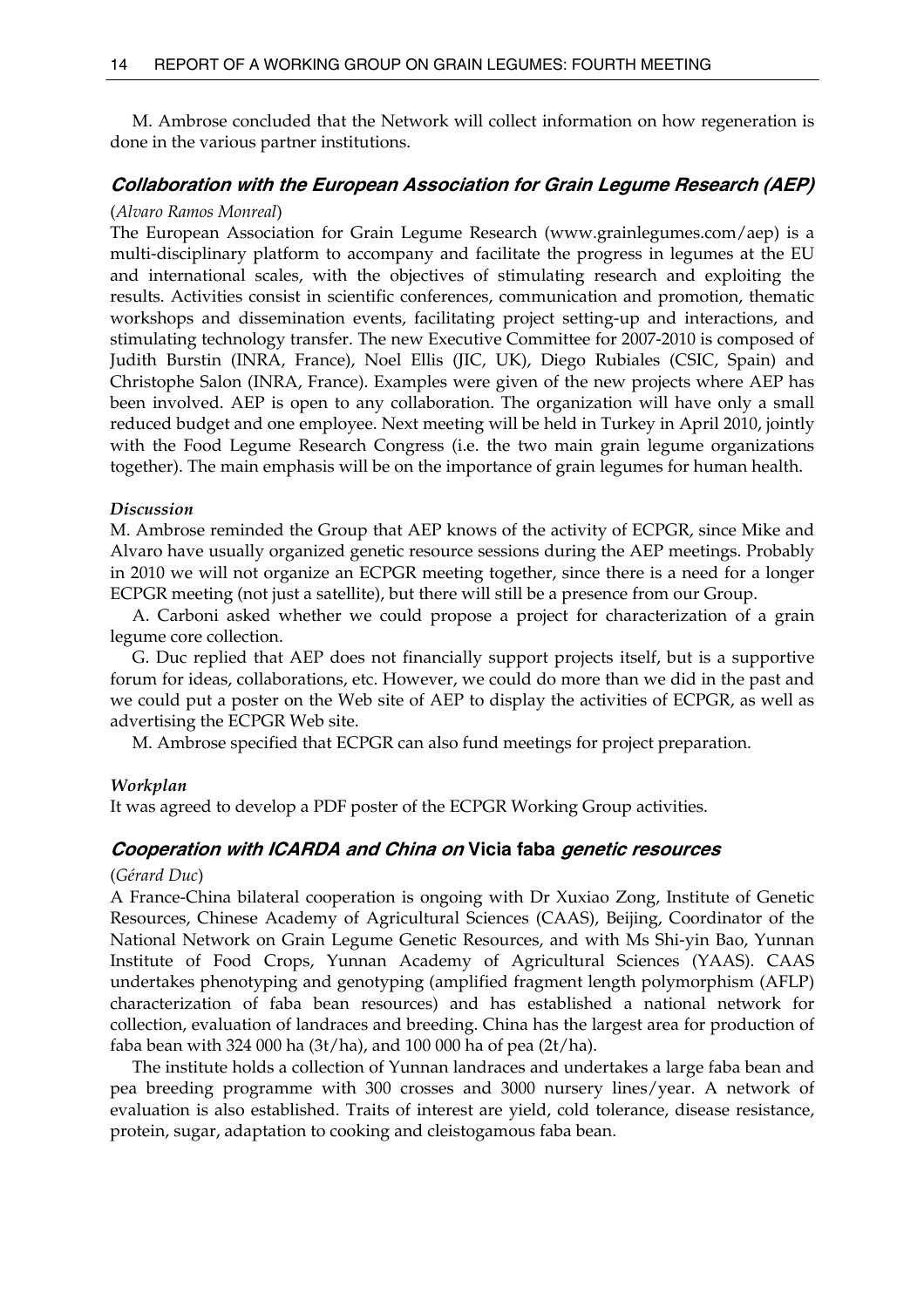The French-Chinese collaboration consists in exchanges of pea and faba bean accessions and joint evaluations for winter hardiness, disease resistance, protein content and male sterile faba bean.

 A second collaborative project is ongoing with ICARDA, focusing on the "Development of a composite collection and the genotyping of faba bean". Principal Investigators are Bonnie Furman, Michael Baum and Wafaa Choumane, ICARDA, Aleppo, with collaborators G. Duc, INRA-Dijon, France, and M.J. Suso, Instituto de Agricultura Sostenible, Córdoba, Spain. The total project budget is US\$ 35 400. Preliminary results have detected a high number of alleles per locus and showed a high level of genetic diversity identified with the SSR primers. Next steps will be to complete the characterization of the composite collection with SSRs and then to enlarge the genotyping to other collections.

## **Pisum Genetic Resources Consortium (PeaGRIC)**

#### (*Mike Ambrose*)

Pea is not a mandate crop for CGIAR collections. In the absence of a focal point, it was decided to form a *Pisum* Genetic Resources Consortium (PeaGRIC), with the aims of creating a single portal for the *Pisum* research community, of developing an international reference collection of *Pisum* and of facilitating agronomic and molecular characterization of the reference collection.2

 The consortium is open to registrations and people wishing to register should contact Mike Ambrose.

## **Faba bean Genetic Resources Consortium (FababeanGRIC)**

#### (*Gérard Duc*)

 $\overline{a}$ 

A proposal similar to PeaGRIC is under development for faba bean. The principal reason to make such a proposal is that half of the global collections are outside Europe and it would be valuable to connect ECPGR activities with other collections. A proposed action is to build a composite collection. In this allogamous crop, priority should be given to isolating lines or populations with useful traits. Phenotyping will target seed quality for different markets (including organic and local); ecological benefits (including interactions with pollinators, disease and parasites) and energy benefits in cropping systems; impact on and adaptation to climate change; nitrogen use and water use efficiency; and adaptation to new crop management systems (i.e. intercropping, low input systems).

 Genotyping will be done with common markers (SSR from the Generation Challenge Program). Another objective is the development of a reference collection. The guidelines of the Valladolid meeting should be followed for the methodology of regeneration. Research should be carried out on gene flow and interaction with pollinators. Materials adapted to breeding should be prepared, i.e. dynamic genepools, mutant populations and core collections. A joint evaluation of the variability for some traits or genes of interest within a network of breeders should be started. Regarding documentation, a joint or interconnected database and Web site should be developed. Interactions with breeders for better use and data feedback should also be organized.

 Volunteer members of the consortium are expected to join from genebanks and research institutes, from breeders, non-governmental organizations (NGOs) and associations for organic farming.

<sup>2</sup> Furman BJ, Ambrose MJ, Coyne CJ, Redden B. 2006. Formation of PeaGRIC: An international consortium to co-ordinate and utilize the genetic diversity and agro ecological distribution of major collections of *Pisum*. *Pisum* Genetics 38:32-34.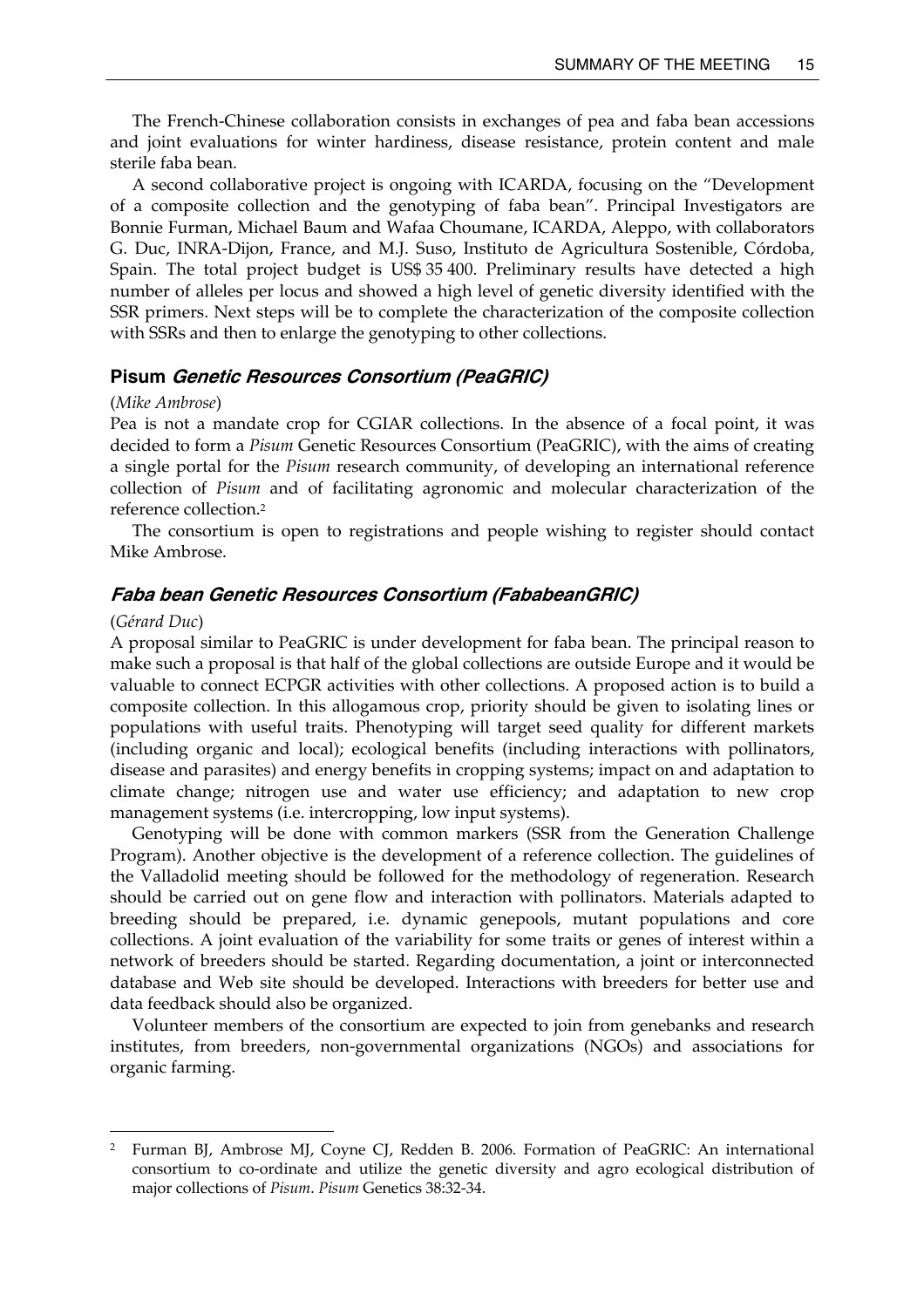G. Duc will send a message to try to identify who are the curators who would be interested in joining the core group. This initiative is just beginning.

 M. Ambrose commented that it is important to specify that single species portals are necessary, since each crop has its own issues and problems and requires specific attention.

# **Future workplans for the Working Group on Grain Legumes including proposals for the next funding phase**

## *(Gérard Duc)*

On the basis of the discussion held by the NCG during its meeting in Paris, France (May 2006), a list of possible activities for the Working Group was the following:

- Evaluation of regeneration methods
- On-farm complementation of *ex situ* conservation
- Pooled populations
- Use of male sterility
- Role of floral structure
- Development of lists of new characters and associated descriptors
- Integration of informatics
- Facilitation of and monitoring database projects which feature grain legume germplasm as an integral feature
- Communication between existing databases
- Development of research material
- Recombinant inbred populations, mutant collections
- New characterization (new traits)
- Climate change. Adaptive traits, drought, freezing, heat
- Interaction with pollinators
- Screening for *Aphanomyces* resistance in *Pisum*
- Resistance/tolerance to aphids and bruchids
- Bioenergy. Biomass and starch production, N use and water use efficiency
- Adaptation to new crop management systems (i.e. intercropping, low input systems)
- Traits minimizing environmental impacts
- Further characterization (classical traits)
	- Lodging in *Pisum*
- Seed quality
- *Orobanche* resistance
- Development of genotyping with diverse markers
- Promotion of association genetics
- Phenotyping of core collection
- DNA collections
- Promotion of genotyping with anonymous markers and genes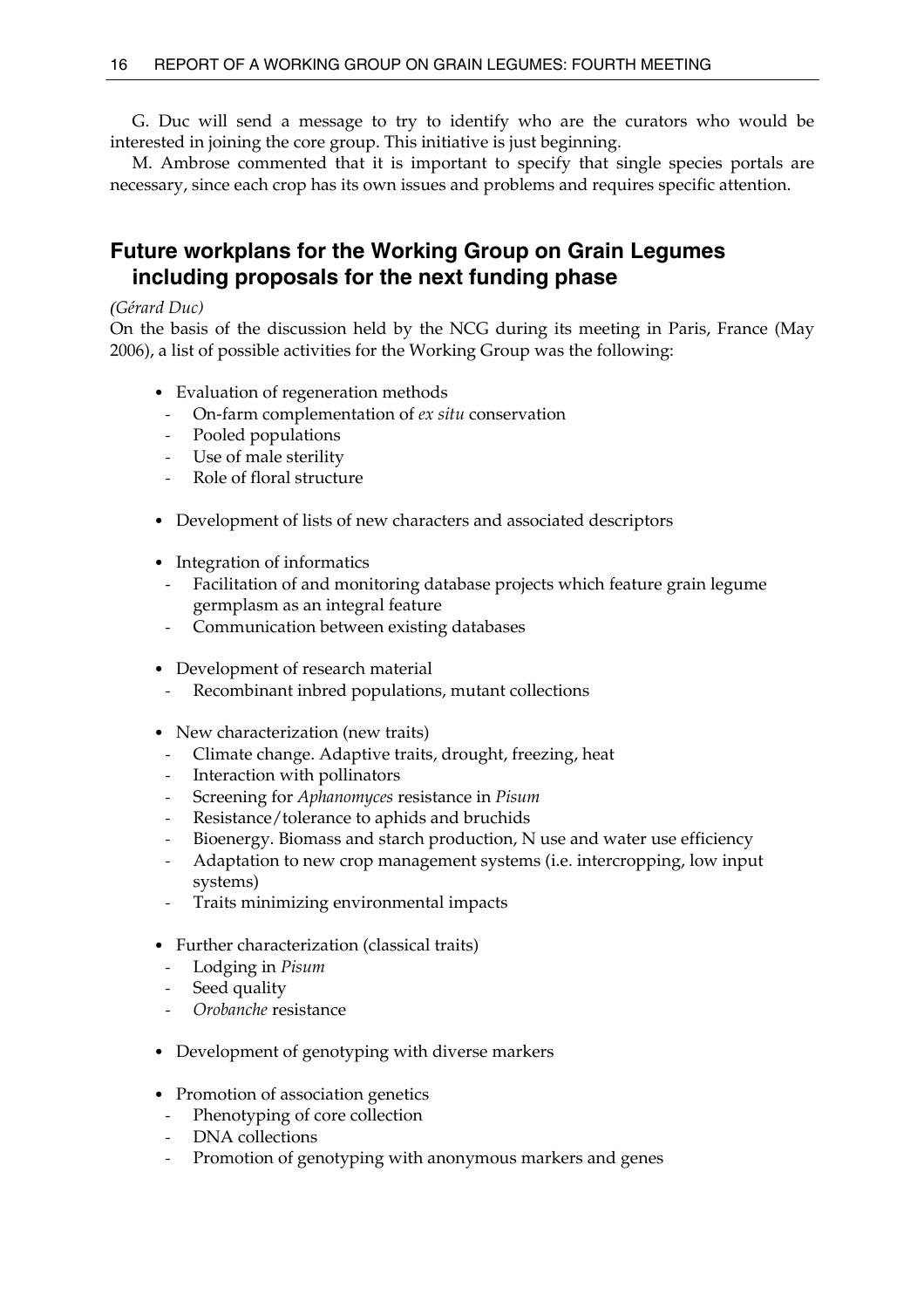- Participatory breeding (on-farm conservation)
- Continuously updating the Task Force survey and ECPGR Databases
- Entering the core or reference collection in projects addressing diverse traits of interest (agronomy, food, feed, biomass, industrial uses, etc.)

# **Discussion and planning**

Group members agreed that priorities for the Group would mainly be in the area of characterization for valuable traits, especially related to climate change and disease resistance. The following activities were planned:

### • **Flowering time**

This trait would be important for all legume crops and related to climate change adaptation. Collection of information on degree-days and day length, together with flowering time in different parts of Europe is something that has not been done before. It was thought that a project could be prepared for funding by the EU or The Trust.

**M. Veloso, Portugal,** offered to coordinate this activity on behalf of the Group.

### • **Presence of pests**

It would be useful to monitor where pests are distributed at any time, since the area is changing and can be influenced by climate change. The Group could offer a monitoring service, by recording presence or absence.

 **M. Veloso, Portugal**, offered to coordinate this activity on behalf of the Group.

#### • **Lodging in** *Pisum*

This trait is important in Bulgaria, Portugal and UK. The Group could describe and characterize this trait.

 **M. Ambrose, UK** and **S. Angelova, Bulgaria** offered to coordinate this activity on behalf of the Group.

#### • *Phaseolus* **ideotype**

Bean breeders need to develop a new habit for the crop, something like a soybean habit. Suitable traits have already been cloned in pea and in *Arabidopsis*. The Group activity could consist in looking for determinate habit in *Phaseolus*.

**A. Carboni, Italy,** offered to coordinate this activity on behalf of the Group.

#### • *Vicia faba* **pollinators and flower morphology**

Traits that are important for pollinators should not be lost. These are also important for their ecological value for legumes. There is not enough expertise in the Working Group regarding *Vicia faba* pollinators and flower morphology.

 **M.J. Suso, Spain,** offered to get in contact with experts and provide further details.

#### • **Improvement of characterization data availability**

The Group should focus on the most important traits and make sure that the data are made available to breeders.

 **The NCG** considered as an action point the need to contact the Documentation and Information Network and to plan an activity for characterization improvement.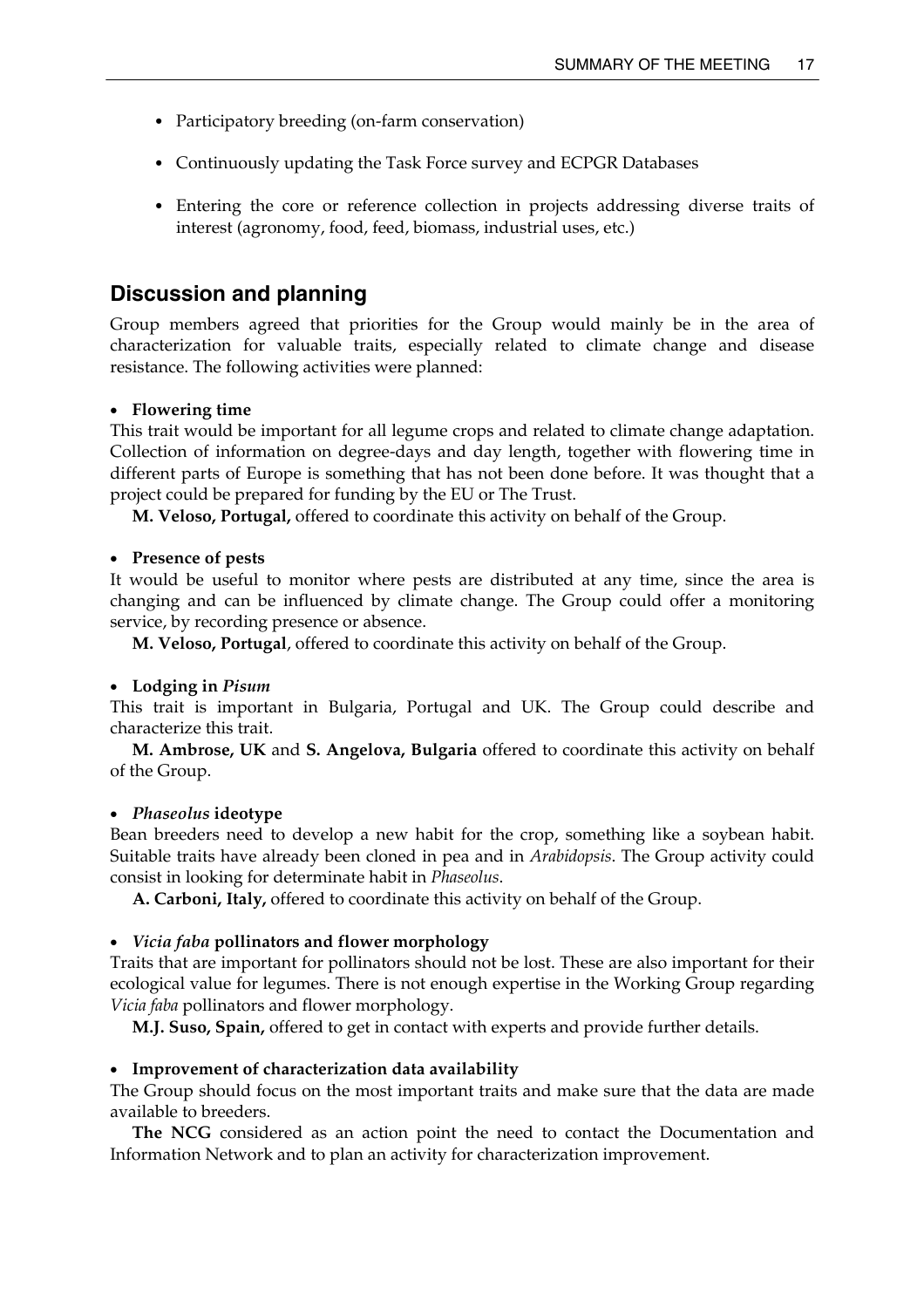## • *In situ* **/ on-farm**

The Group will remain in contact with the AEGRO project.

# • **Regeneration methods**

It is important to compare the results of different methods. It is a research question that is not easy to address.

**M.J. Suso, Spain** offered to provide a flow chart on how to approach the problem.

# **Conclusion**

# **Election of the Chair and Vice-Chair**

Mike Ambrose was reconfirmed as Chair of the Group and he asked Gérard Duc to remain as Vice-Chair. The NCG was completed with the nominations of Siyka Angelova (especially for *in situ*/on-farm activities) and Andrea Carboni.

# **Closing remarks**

Thanks were expressed by the Chair to the ECPGR Secretariat, with a special mention to Lidwina Koop for her support in the organization of the meeting. Thanks were given to all the participants, with the promise to remain in contact to develop a collaborative workplan.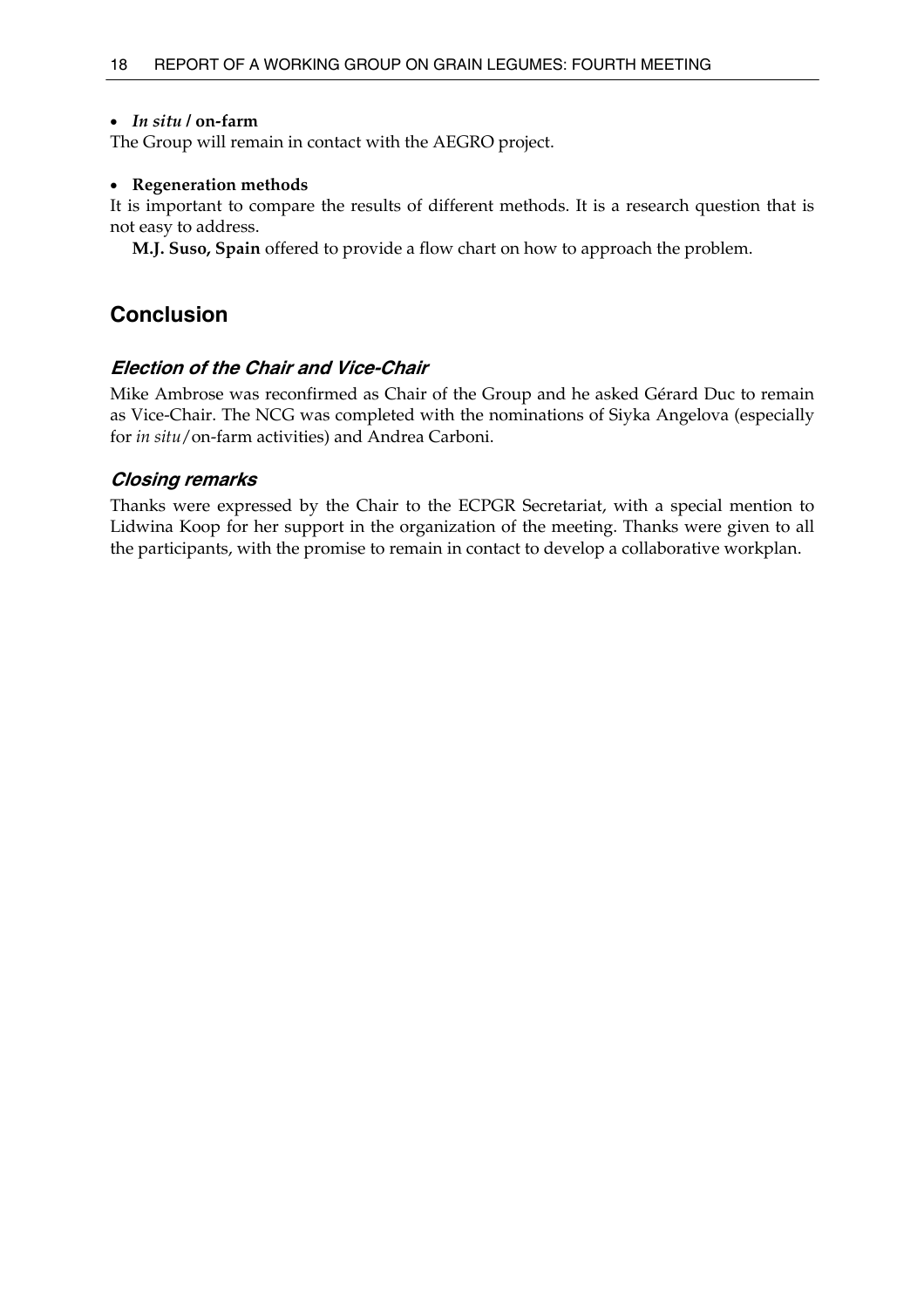# **APPENDICES**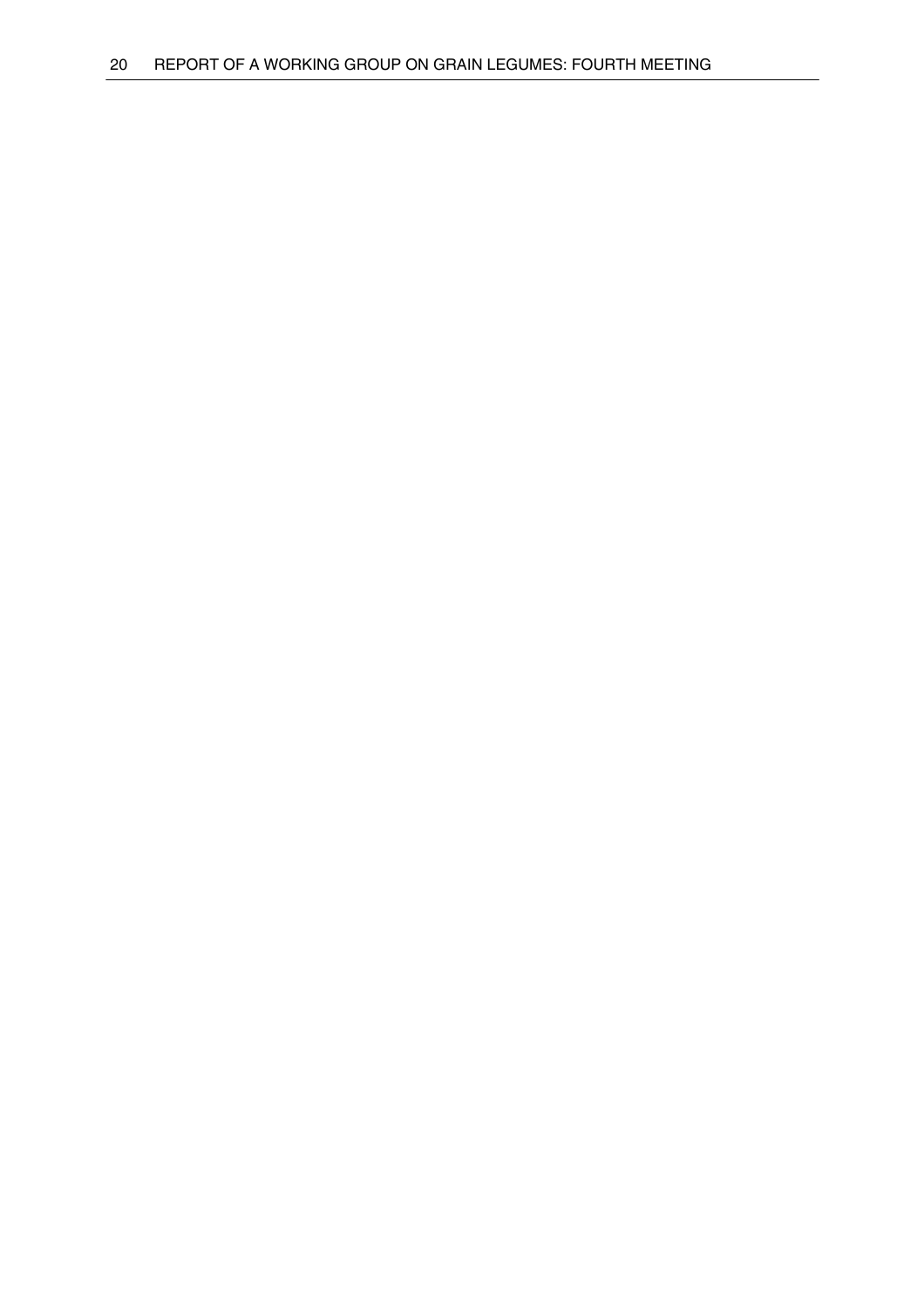# **Appendix I. Acronyms and abbreviations**

| AARI           | Aegean Agricultural Research Institute, Menemen-Izmir, Turkey                                                                                                                                                          |
|----------------|------------------------------------------------------------------------------------------------------------------------------------------------------------------------------------------------------------------------|
| <b>AEGIS</b>   | A European Genebank Integrated System                                                                                                                                                                                  |
| <b>AEGRO</b>   | An Integrated European In situ Management Work Plan: Implementing<br>Genetic Reserves and On-Farm Concepts                                                                                                             |
| AEP            | European Association for Grain Legume Research                                                                                                                                                                         |
| <b>AFLP</b>    | Amplified fragment length polymorphism                                                                                                                                                                                 |
| <b>AGES</b>    | Austrian Agency for Health and Food Safety, Linz, Austria                                                                                                                                                              |
| AIS            | Agricultural Institute of Slovenia, Ljubljana, Slovenia                                                                                                                                                                |
| <b>BPGM</b>    | Banco Português de Germoplasma Vegetal (Portuguese Plant Germplasm<br>Bank), Braga, Portugal                                                                                                                           |
| <b>CCDB</b>    | Central Crop Database                                                                                                                                                                                                  |
| <b>CGIAR</b>   | Consultative Group for International Agricultural Research                                                                                                                                                             |
| <b>CIN</b>     | Centro di Ricerca per le Colture Industriali (Research Centre for Industrial<br>Crops), Bologna, Italy                                                                                                                 |
| CRA-           | Consiglio per la Ricerca e la Sperimentazione in Agricoltura (Agriculture<br>Research Council), Italy                                                                                                                  |
| <b>CRF</b>     | Centro de Conservación de Recursos Fitogenéticos (Centre for Plant Genetic<br>Resources Conservation), Spain                                                                                                           |
| <b>CSIC</b>    | Consejo Superior de Investigaciones Científicas (Spanish National Research<br>Council), Spain                                                                                                                          |
| <b>CWR</b>     | Crop wild relative                                                                                                                                                                                                     |
| EC             | <b>European Commission</b>                                                                                                                                                                                             |
| <b>ECPGR</b>   | European Cooperative Programme for Plant Genetic Resources                                                                                                                                                             |
| <b>ENMP</b>    | Estação Nacional de Melhoramento de Plantas (National Plant Breeding<br>Station), Portugal (now Unidade de Recursos Genéticos, Ecofisiologia e<br>Melhoramento de Plantas, Instituto Nacional de Investigação Agrária) |
| EU             | European Union                                                                                                                                                                                                         |
| <b>EURISCO</b> | European Internet Search Catalogue                                                                                                                                                                                     |
| FAO            | Food and Agriculture Organization of the United Nations, Rome, Italy                                                                                                                                                   |
| <b>GLIP</b>    | Grain Legumes Integrated Project                                                                                                                                                                                       |
| <b>GRDC</b>    | Grains Research and Development Corporation, Australia                                                                                                                                                                 |
| IAS            | Instituto de Agricultura Sostenible (Institute of Sustainable Agriculture),<br>Córdoba, Spain                                                                                                                          |
| <b>ICARDA</b>  | International Centre for Agricultural Research in the Dry Areas, Aleppo, Syria                                                                                                                                         |
| <b>INRA</b>    | Institut National de la Recherche Agronomique (National Institute for<br>Agronomic Research), France                                                                                                                   |
| <b>IPGR</b>    | Institute for Plant Genetic Resources, Sadovo, Bulgaria                                                                                                                                                                |
| <b>IPGRI</b>   | International Plant Genetic Resources Institute (now Bioversity International)                                                                                                                                         |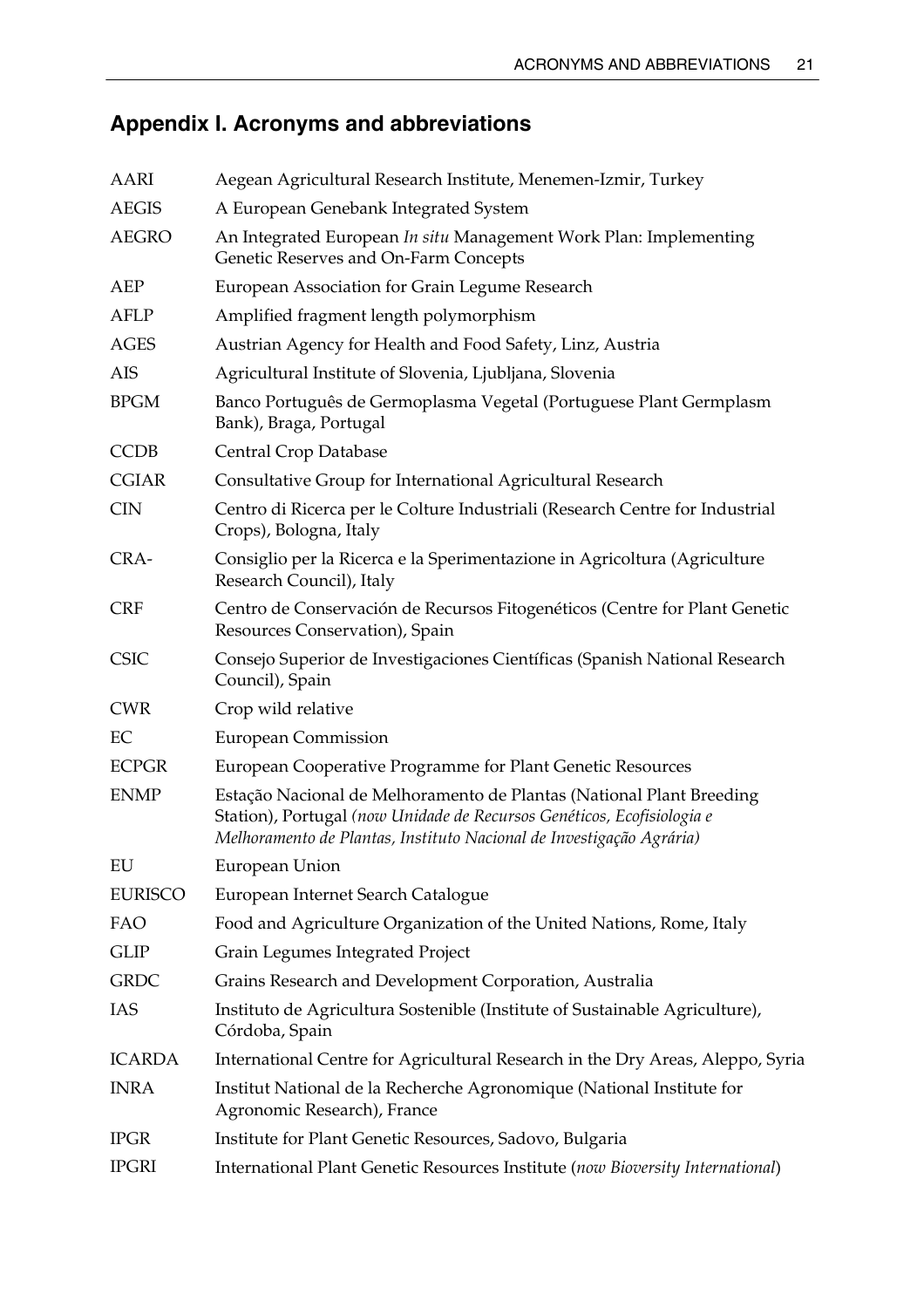| <b>IPK</b>     | Leibniz Institut für Pflanzengenetik und Kulturpflanzenforschung (Leibniz<br>Institute of Plant Genetics and Crop Plant Research), Germany |
|----------------|--------------------------------------------------------------------------------------------------------------------------------------------|
| <b>ISCI</b>    | Istituto Sperimentale per le Colture Industriali (Experimental Institute for<br>Industrial Crops), Bologna, Italy                          |
| <b>ITPGRFA</b> | International Treaty on Plant Genetic Resources for Food and Agriculture                                                                   |
| JIC            | John Innes Centre, Norwich, UK                                                                                                             |
| <b>NCG</b>     | Network Coordinating Group                                                                                                                 |
| <b>NGO</b>     | Non-governmental organization                                                                                                              |
| <b>PGR</b>     | Plant genetic resources                                                                                                                    |
| <b>PGRFA</b>   | Plant genetic resources for food and agriculture                                                                                           |
| <b>RBIP</b>    | Retrotransposon-based insertion polymorphism                                                                                               |
| <b>RIPP</b>    | Research Institute of Plant Production, Piešťany, Slovakia                                                                                 |
| SARC           | Slovak Agricultural Research Centre                                                                                                        |
| <b>SMTA</b>    | Standard Material Transfer Agreement                                                                                                       |
| <b>SSR</b>     | Simple sequence repeat                                                                                                                     |
| <b>VIR</b>     | N.I. Vavilov Institute of Plant Industry, St. Petersburg, Russian Federation                                                               |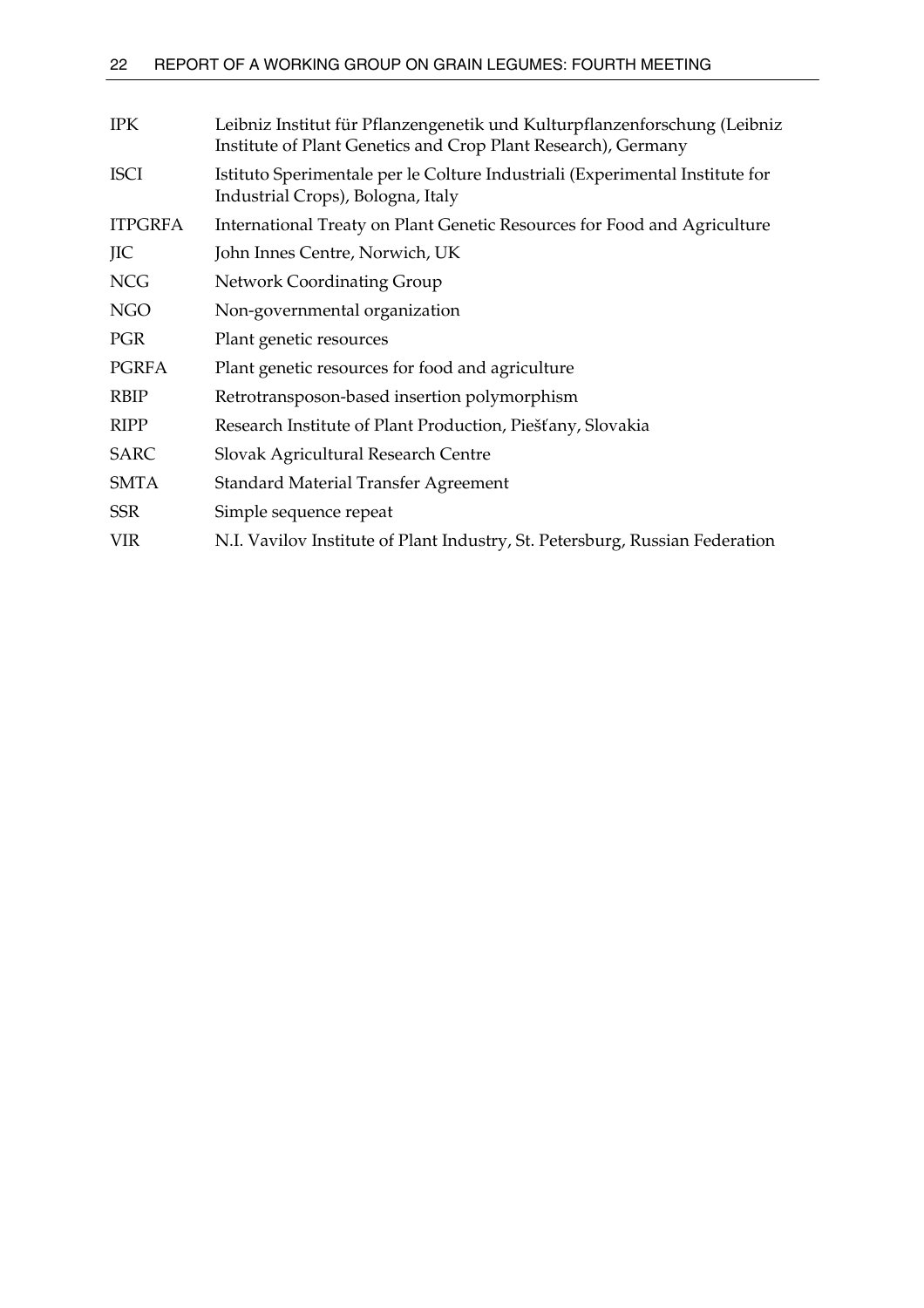# **Appendix II. Agenda**

# *Fourth meeting of the ECPGR Working Group on Grain Legumes 16-17 November 2007, Lisbon, Portugal*

## **Thursday 15 November 2007**

Arrival of participants in Lisbon

## **Friday 16 November 2007**

Venue: Lisbon Congress Centre

### 9:00 **Introduction**

- ¾ Opening and welcome address (*M. Ambrose*; *G. Duc*)
- $\triangleright$  Brief self-introduction of the participants
- $\triangleright$  Approval of the agenda

## 9:30 **ECPGR and the Working Group on Grain Legumes**

- ¾ The Chair's report *(M. Ambrose)*
- ¾ Report on work of Ad hoc Task Force, Conservation and Regeneration of Grain Legumes *(M.J. Suso)*
- ¾ Update on ECPGR *(L. Maggioni)*
- ¾ International Treaty on PGRFA and associated SMTA *(M. Ambrose)*

### *Discussion*

*10:30 Coffee break* 

## 11:00 **Crop by crop progress review**

 *Review of progress made for each grain legume crop in terms of establishment of the Central Database, inclusion of passport data, definition of characterization descriptors, analysis of the Database, level of safety-duplication of the collections, definition of regeneration needs and standards, definition of collecting needs, definition of other priority actions (core collections, pre-breeding, etc.)* 

- ¾ *Phaseolus* and *Vigna (introduced by W. Kainz)*
- ¾ *Vicia faba (introduced by G. Duc)*
- ¾ *Cicer (introduced by I. Duarte)*

## *12:30 Lunch*

## 14:00 **Crop by crop progress review (continued)**

- ¾ *Lens (introduced by N. Atikyilmaz)*
- ¾ *Lupinus (to be confirmed)*
- ¾ *Pisum (introduced by M. Ambrose)*
- ¾ *Glycine (introduced by M. Vishnyakova)*
- ¾ *Arachis* and *Vicia* spp. *(introduced by S. Angelova)*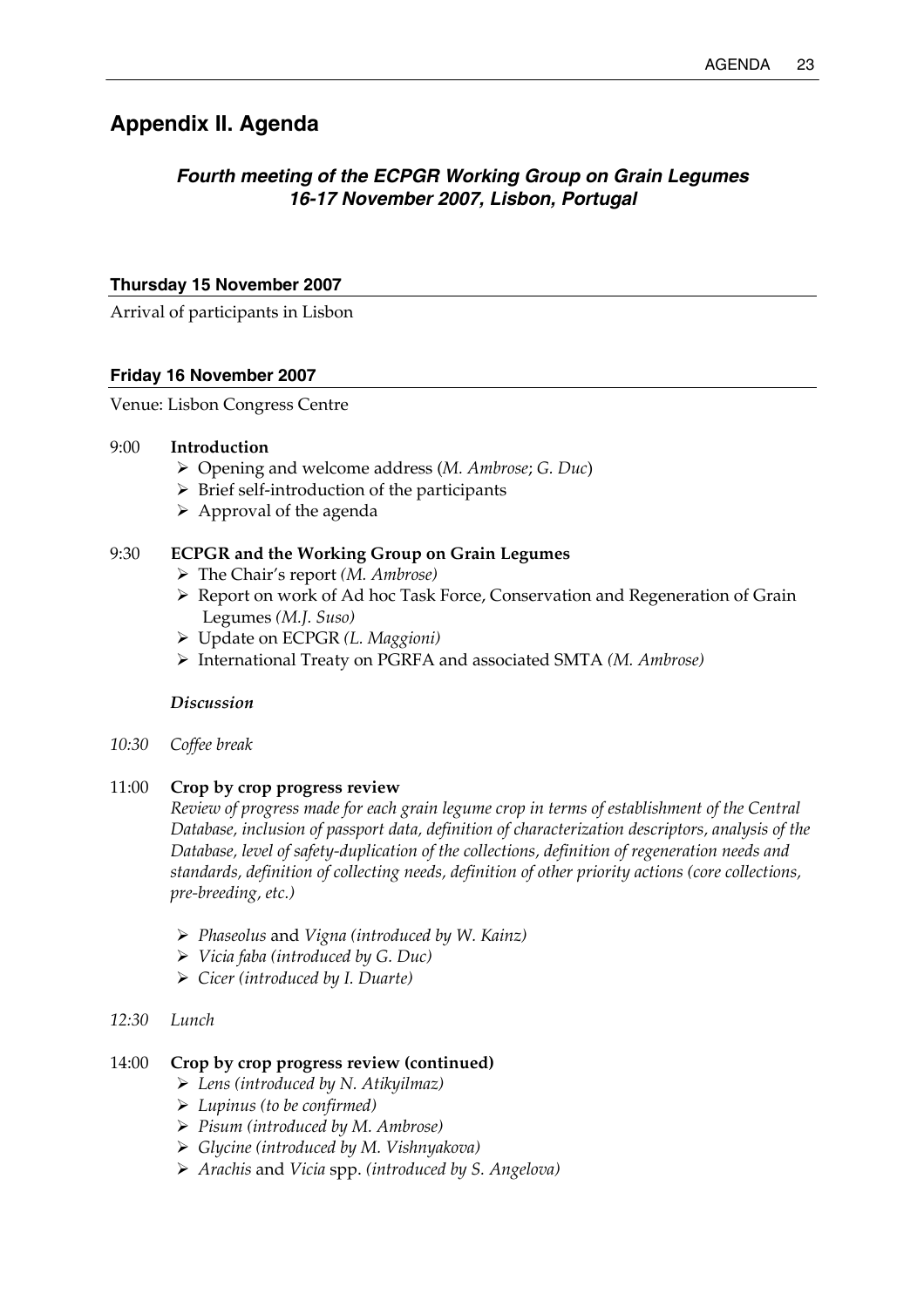## 15:30 *In situ* **and on-farm conservation**

¾ Short presentations based on recent activities *(S. Angelova)*

## 16:30 **Farewell addresses and joint coffee break with GLIP-AEP conference**

# 17:15 **Optimizing the utilization of collections**

- $\triangleright$  The point of view of the breeder
- $\triangleright$  The point of view of the research scientist
- *17:30 End of first day*
- *20:00 Social dinner at Restaurant Solmar*

## **Saturday 17 November**

Venue: Hotel Vila Galé Opera

## 8:30 **Inter-regional cooperation**

- ¾ Collaboration with EU GLIP and TTP *(M. Ambrose)*
- ¾ Collaboration with Global Crop Diversity Trust *(M. Ambrose)*
- ¾ Collaboration with AEP *(G. Duc)*
- ¾ Cooperation with ICARDA and China on *Vicia faba* genetic resources *(G. Duc)*
- ¾ *Pisum* Genetic Resources Consortium (PeaGRIC) *(M. Ambrose)*
- ¾ FababeanGRIC *(G. Duc)*
- 9:30 **Future Workplans for the Working Group on Grain Legumes including proposals for the next funding phase**

 Presentations based on discussion within the Network Coordinating Group, Paris 2006 *(G. Duc)*

- *10:00 Coffee break*
- 10:30 **Discussion and Recommendations**
- 12:15 **Any other business**
- 12:30 **Election of the Chair and Vice-Chair**
- 12:45 **Closing remarks**
- *13:00 Lunch*

Departure of participants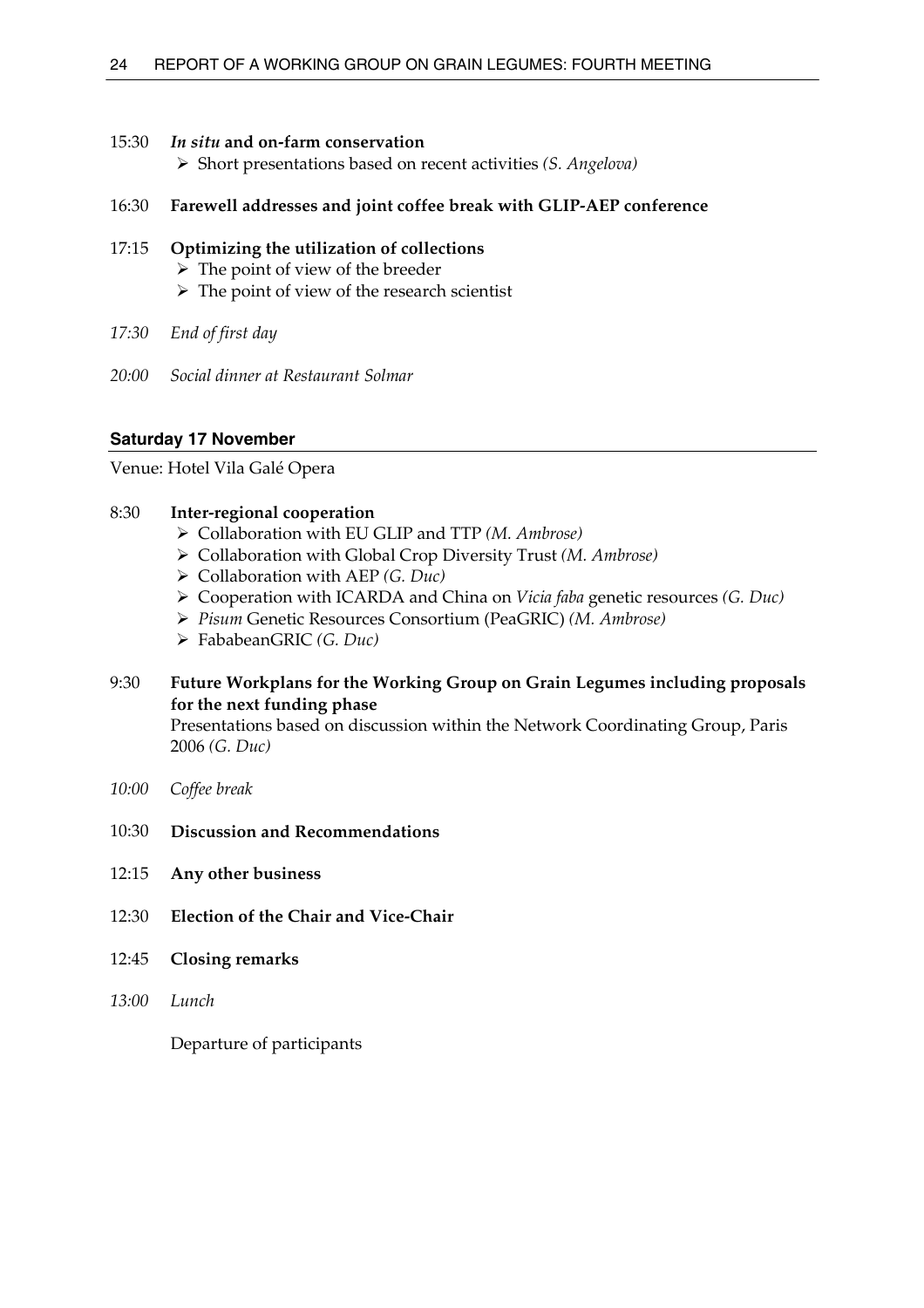# **Appendix III. List of participants**

# *Fourth Meeting of the ECPGR Working Group on Grain Legumes*  **16-17 November 2007, Lisbon, Portugal**

*N.B. Contact details of participants updated at time of publication. However, the composition of the Working Group is subject to changes. The full list, constantly updated, is available on the Grain Legumes Working Group's Web page (http://www2.bioversityinternational.org/networks/ecpgr/Contacts/ecpgr\_wggl.asp).* 

## **Working Group members**

Sokrat Jani *(representing Agim Canko)*  Agricultural Technology Transfer Centre of Lushnje Rr. "Zenel Baboçi", Pall. "Ferrari", Seksioni A, 7 Tirana **Albania**  Email: sokratjani@yahoo.com

Wolfgang Kainz *(representing Klemens Mechtler)*  Austrian Agency for Health and Food Safety Ltd., AGES Linz Wieningerstrasse 8 4021 Linz **Austria**  Email: wolfgang.kainz@ages.at

Afig Mammadov *(representing Sevda Babayeva)*  Genetic Resources Institute International Relations, Coordination and Information Department 155 Azadlig Ave. 1106 Baku **Azerbaijan**  Email1: afiqmuellim@rambler.ru Email2: afiq\_memmedli@yahoo.com

Siyka Angelova Institute for Plant Genetic Resources "K. Malkov" (IPGR) Str. Drujba 2 4122 Sadovo, Plovdiv district **Bulgaria**  Email1: siika\_angelova@yahoo.com Email2: siika\_angelova@abv.bg

Miroslav Hýbl AGRITEC Ltd. Šumperk Zemedelska 16 787 01 Šumperk **Czech Republic**  Email: Hybl@agritec.cz

Gérard Duc Institut National de la Recherche Agronomique (INRA) Unité Mixte de Recherches en Génétique et Ecophysiologie des Légumineuses à Graines (UMR LEG) BP 86510 21065 Dijon cedex **France**  Email: Gerard.Duc@dijon.inra.fr

Guram Aleksidze *(representing Avtandil Korakhashvili)*  Academy of Agricultural Sciences of Georgia 13 km, D. Agmashenebeli Alley 0131 Tbilisi **Georgia**  Email: guram\_aleksidze@yahoo.com

Brigitte Ruge-Wehling Julius Kühn-Institute (JKI) Bundesforschungsinstitut für Kulturpflanzen Institut für Züchtungsforschung an landwirtschaftlichen Kulturen Erwin-Baur-Str. 27 06484 Quedlinburg **Germany**  Email: brigitte.ruge-wehling@jki.bund.de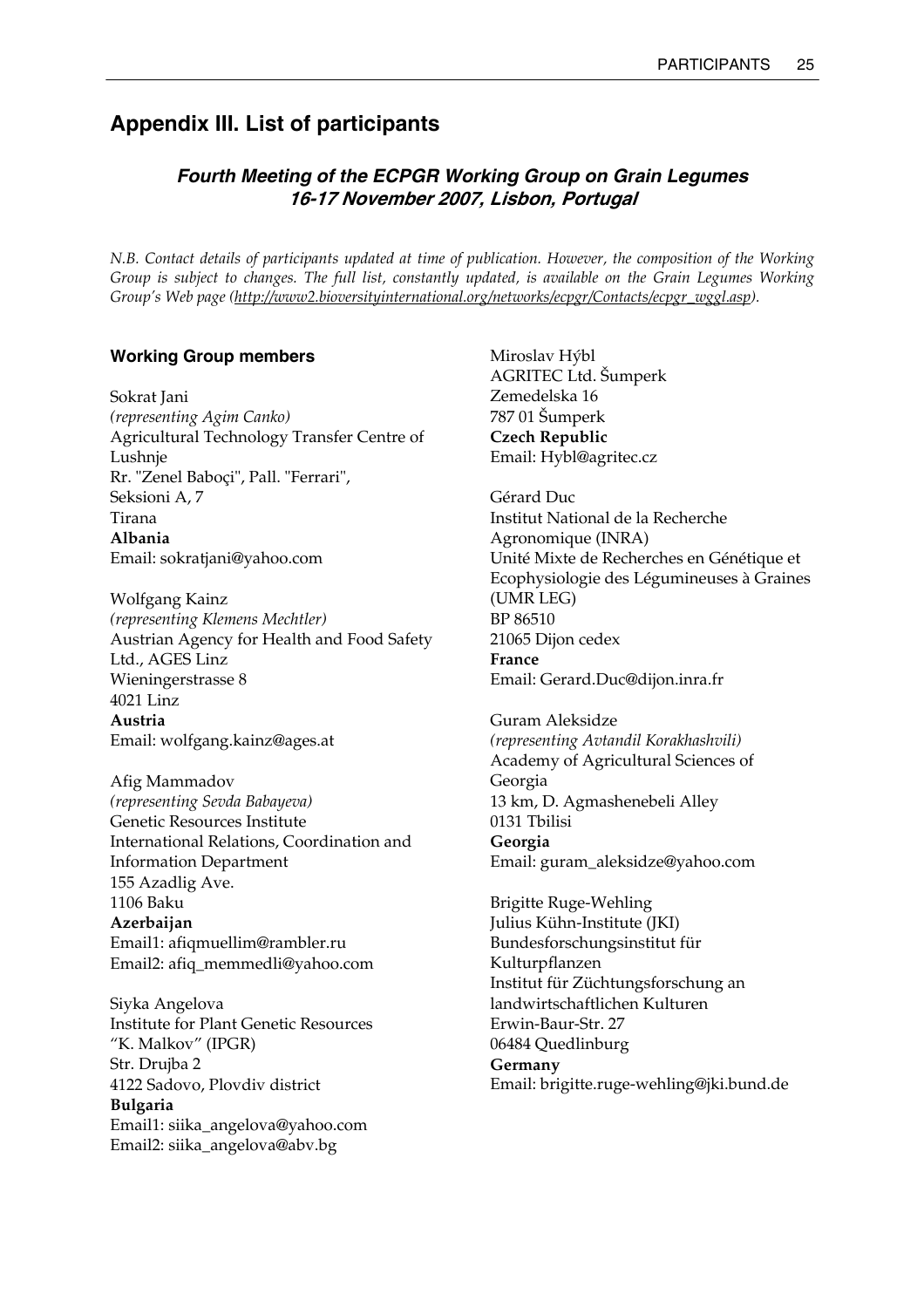László Holly Central Agricultural Office, Directorate of Plant Production and Horticulture Research Centre for Agrobotany Külsömezö 15 2766 Tápiószele **Hungary**  Email: lholly@agrobot.rcat.hu

Andrea Carboni Consiglio per la Ricerca e la Sperimentazione in Agricoltura, Centro di ricerca per le colture industriali (CRA-CIN) Via di Corticella, 133 40129 Bologna **Italy**  Email1: a.carboni@isci.it Email2: andrea.carboni@entecra.it

Suzana Kratovalieva *(representing Zoran Dimov)*  Department of Seed Control Institute of Agriculture - Skopje Bul. Aleksandar Makedonski bb 1000 Skopje

**Macedonia (FYR)**  Email1: s.kratovalieva@zeminst.edu.mk Email2: suzanakrat@yahoo.com

Isabel Maria Duarte Unidade de Recursos Genéticos, Ecofisiologia e Melhoramento de Plantas Instituto Nacional de Investigação Agrária (INIA) – Elvas Apartado 6 7350-951 Elvas **Portugal**  Email: iduartem@gmail.com

Mirjana Vasić Institute of Field and Vegetable Crops 30, Maksima Gorkog 21000 Novi Sad **Serbia**  Email1: vasicka@ifvcns.ns.ac.yu Email2: vasicka008@gmail.com

Ľubomír Mendel Research Institute of Plant Production (RIPP) Slovak Agricultural Research Centre (SARC) Bratislavská 122 921 68 Piešťany **Slovakia**  Email: mendel@vurv.sk

Vladimir Meglič Crop and Seed Science Department Agricultural Institute of Slovenia (AIS) Hacquetova 17 1000 Ljubljana **Slovenia**  Email: vladimir.meglic@kis.si

Alvaro Ramos Monreal Consejeria de Agricultura Ganadería Junta de Castilla y Leon Rigoberto Cortejoso 14, 2a planta 47014 Valladolid **Spain**  Email: alvaro.ramos@inia.es

Nüket Atikyılmaz Aegean Agricultural Research Institute (AARI) PO Box 9, Menemen 35661 Izmir **Turkey**  Email1: etae@aari.gov.tr Email2: n\_atikyilmaz@hotmail.com

Mike Ambrose Department of Crop Genetics John Innes Centre Norwich Research Park Colney, Norwich NR4 7UH **United Kingdom**  Email: mike.ambrose@bbsrc.ac.uk

#### **Observers**

Nune Sarukhanyan "Green Lane" Agricultural Assistance NGO 16 Heraci St. app. 29 0025 Yerevan **Armenia**  Email: nune@greenlane.am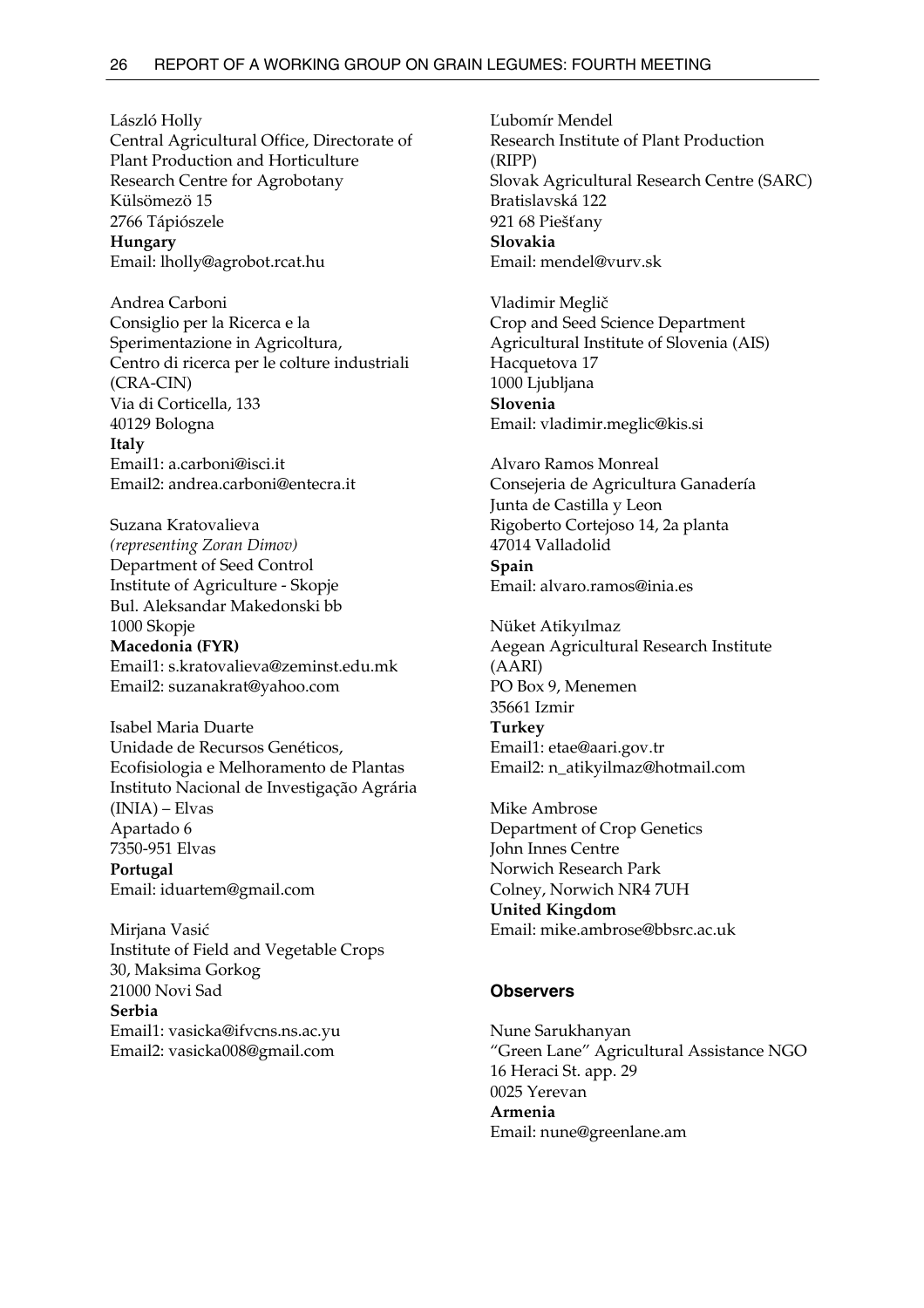Giambattista Polignano Istituto di Genetica Vegetale Consiglio Nazionale delle Ricerche (CNR) Via G. Amendola 165/A 70126 Bari **Italy**  Email: giambattista.polignano@igv.cnr.it

Maria da Graça Mendonça Pereira Unidade de Recursos Genéticos, Ecofisiologia e Melhoramento de Plantas Instituto Nacional de Investigação Agrária (INIA) – Elvas Apartado 6 7350-951 Elvas **Portugal**  Email: mgmpereira@gmail.com

Manuel Maria Tavares de Sousa Unidade de Recursos Genéticos, Ecofisiologia e Melhoramento de Plantas Instituto Nacional de Investigação Agrária (INIA) – Elvas Apartado 6 7350-951 Elvas

**Portugal**  Email: manuelmaria.tavaresdesousa@gmail.com

Maria Manuela Veloso Instituto Nacional de Recursos Biologicos (INRB) Quinta do Marquês 2784-505 Oeiras **Portugal**  Email: mveloso.inrb@gmail.com

Margarita A. Vishnyakova N.I. Vavilov Institute of Plant Industry (VIR) Bolshaya Morskaya Street 42-44 190000 St. Petersburg **Russian Federation**  Email1: m.vishnyakova@vir.nw.ru Email2: margarita@margarita.spb.ru

Milan Zdravković Institute for Vegetable Crops 71, Karadjordjeva Str 11420 Smederevska Palanka **Serbia**  Email1: mzdravkovic@institut-palanka.co.rs Email2: info@institut-palanka.co.rs

Aleksandar Mikić Forage Crops Department Institute of Field and Vegetable Crops 30, Maksima Gorkog 21000 Novi Sad **Serbia**  Email1: aleksandar.mikich@gmail.com Email2: mikic@ifvcns.ns.ac.rs

Lucía de la Rosa Fernandez Centro de Recursos Fitogenéticos, Instituto Nacional de Investigación y Tecnología Agraria y Alimentaria (CRF-INIA) Autovía N II, km 36, Apdo. 1045 28800 Alcalá de Henares **Spain**  Email: rosa@inia.es

María José Suso Departamento Agronomía y Mejora Genética Vegetal, Instituto de Agricultura Sostenible (IAS) Consejo Superior de Investigaciones Científicas (CSIC) Alameda del Obispo s/n, Apartado 4084 14080 Córdoba **Spain**  Email: ge1susom@uco.es

# **ECPGR Secretariat**

Lorenzo Maggioni ECPGR Coordinator Regional Office for Europe **Bioversity International**  Via dei Tre Denari 472/a 00057 Maccarese (Fiumicino) Italy Email: l.maggioni@cgiar.org